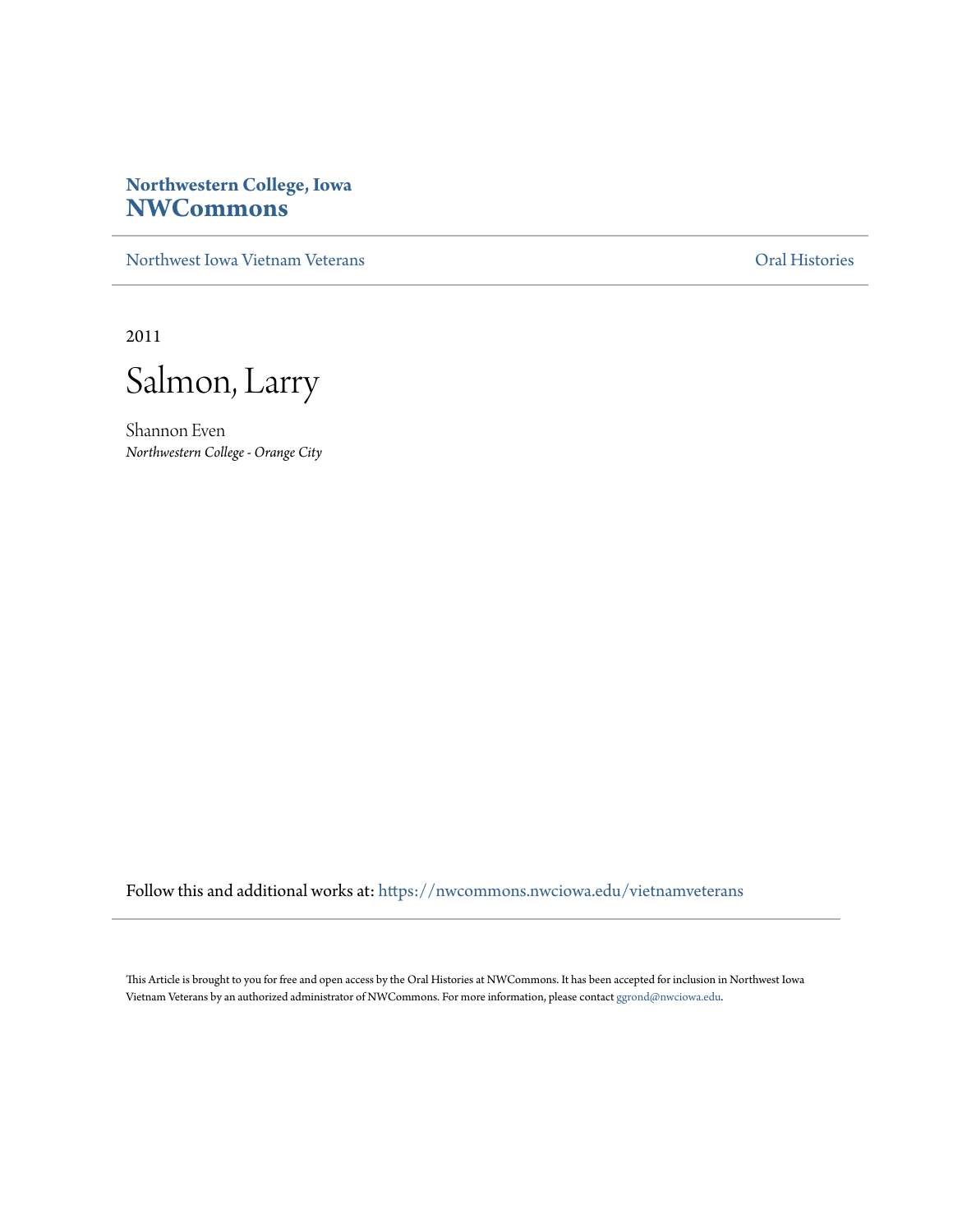Narrator's name: Larry Salmon Length of interview: 42:39 Date of interview: Sunday, April 17, 2011 Place of interview: -- Interviewer's name: Shannon Even For: Northwestern College, History 351: America and the Vietnam War

- SE: So basically, just kind of starting off, what area were you around?
- LS: Mainly all areas because I flew a helicopter most of the time.
- SE: Ok. You were in the…?
- LS: I joined the Navy, but I served with the Marine Corps.
- SE: I don't know why I'm writing this down. [Laughs] Where did you go to basic training at?
- LS: San Diego, California. NTC<sup>1</sup>, navy boot camp, and then Camp Pendleton for  $FMF^2$ Marine Corps training.
- SE: You weren't in the reserves, were you?
- LS: No.

- SE: No, ok. I didn't think so. What was your basic training like?
- LS: Navy basic training was easy because it's the Navy it's all schools. We didn't do any marching or anything like that.
- SE: What about the Marines?
- LS: Marines is a whole new story. We marched every day, we run every day, we learned to shoot, kill, a little of everything.
- SE: Did you get drafted, or did you choose?
- LS: I chose to go in the Navy but I had my draft notice in my pocket. They were going to draft me.
- SE: Were you married before you went?

<sup>&</sup>lt;sup>1</sup> Military acronym for Naval Training Center.

<sup>2</sup> Military acronym for Fleet Marine Forces.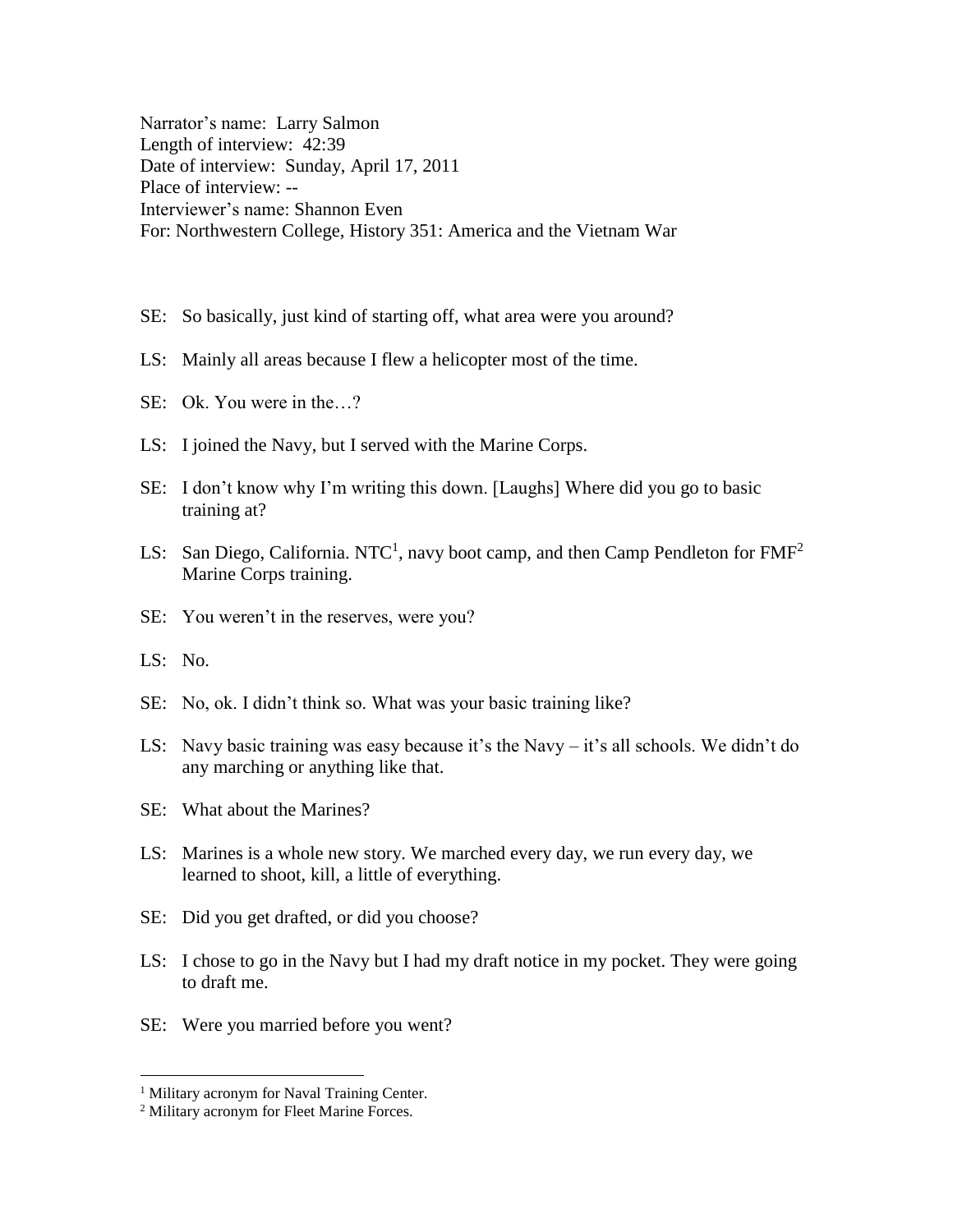- LS: No, no.
- SE: Weren't engaged, nothing?
- LS: No. [Laughs] Sort of.
- SE: Were you the only one in your family that went to the service?
- LS: No, all my brothers went off.
- SE: So did you guys all go over to Vietnam?
- LS: Two to Vietnam, one not.
- SE: And that was younger or older?
- LS: Younger.
- SE: Did it run in your blood like your father and your grandfather, were they also in the service?
- LS: Yes, both my grandpas, my dad, all my uncles, three of my aunts...
- SE: Wow!
- LS: Everybody in our family is military [laughs].
- SE: What year did you go to Vietnam?
- LS: 1967 and part of '68, and then again in '69 '70, then again '71-'72, and then '74.
- SE: Oh my goodness!
- LS: Three and a half tours.
- SE: So were all of your tours with the Marines, or was it split?
- LS: One Navy, three Marines.
- SE: What part of Vietnam? Because with the Navy, you're in the ocean, right?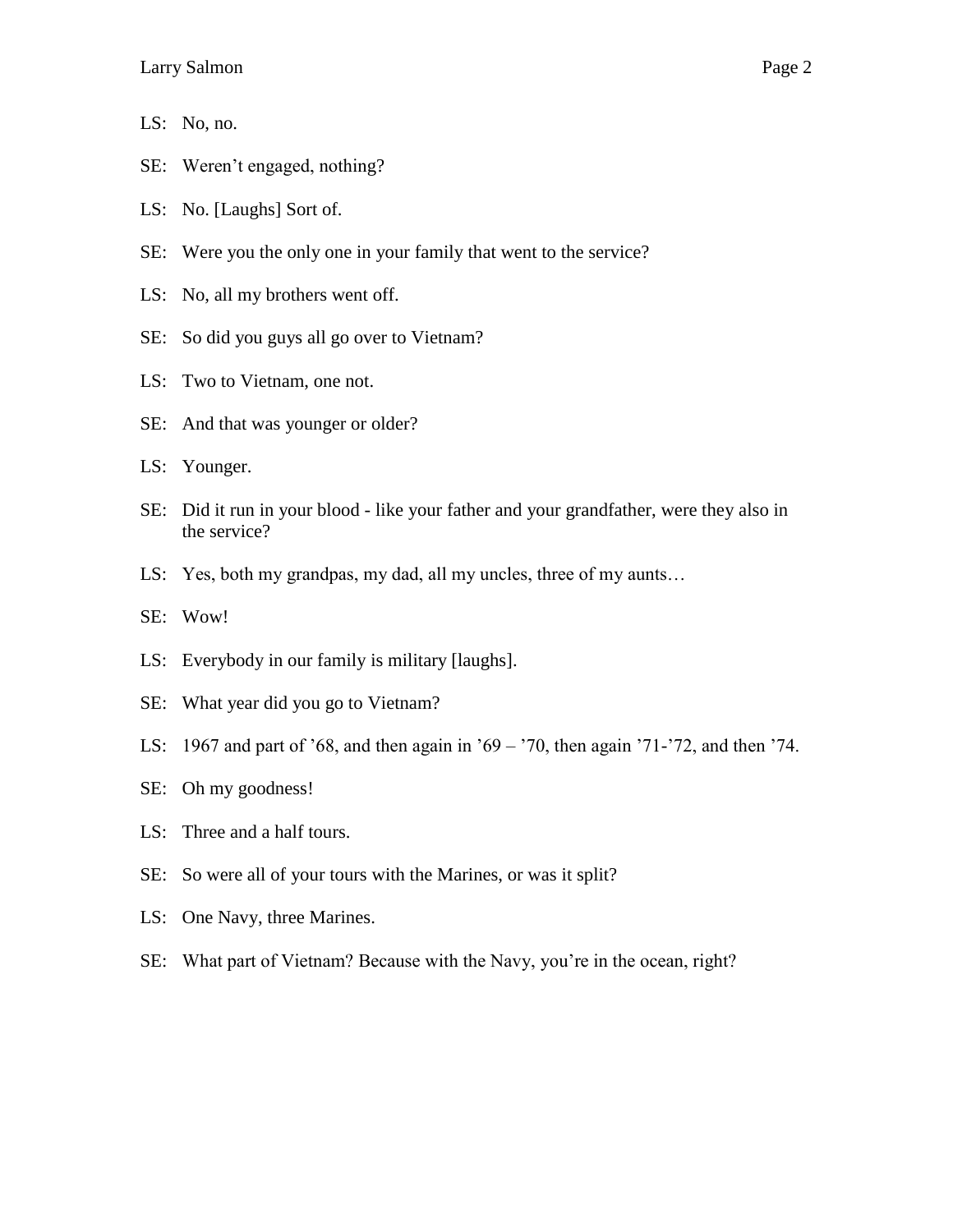- LS: Yes. Most of the time I flew off carriers but I was also stationed in Da Nang<sup>3</sup>, Saigon<sup>4</sup>... Bien Hoa<sup>5</sup>. Wherever there's a helicopter base, we just landed and take off again.
- SE: And then Marines, were you more in the jungle area?
- LS: No, most of the time I was in the air. I evacuated the wounded and went and got downed pilots…
- SE: So basically, that was your mission, was to just get –
- LS: Yeah, I was a hospital corpsman. Does that help?
- SE: You were a hospital what?
- LS: Corpsman.
- SE: Ok, so you saw a lot of things…Did you have any of your buddies originally in your unit? Like you guys joined together? Like you and your friends, did you guys join together?
- LS: Two of us went in together, yes.
- SE: Did you guys grow up together, then?
- LS: Yes.
- SE: What are some of your stories that you're willing to talk about?
- LS: Not a lot that I don't talk about, but…I guess most stuff we did, you know, pilots would be down and hurt, and we'd go pick them up sometime and have to do surgery on them there in the field. I was shot down twice. We always lost at least 30% of our people –
- SE: Oh, wow.

LS: Most times when we were out. Mostly what I did, just patch them up the best you could and if we could, get them to a hospital.

<sup>&</sup>lt;sup>3</sup> Da Nang was the second-largest city in South Vietnam with a 1967 population of 143,910, and it was the headquarters of the South Vietnamese Army (Army of the Republic of Vietnam). It also contained a major US military base and port during the Vietnam War (Campbell).

<sup>4</sup> Vietnam's largest city, known as Ho Chi Minh City since 1975 (Kislenko).

<sup>&</sup>lt;sup>5</sup> Situated about 20 miles north of Saigon, Bien Hoa served as a key U.S. air base during the Vietnam War (Bass).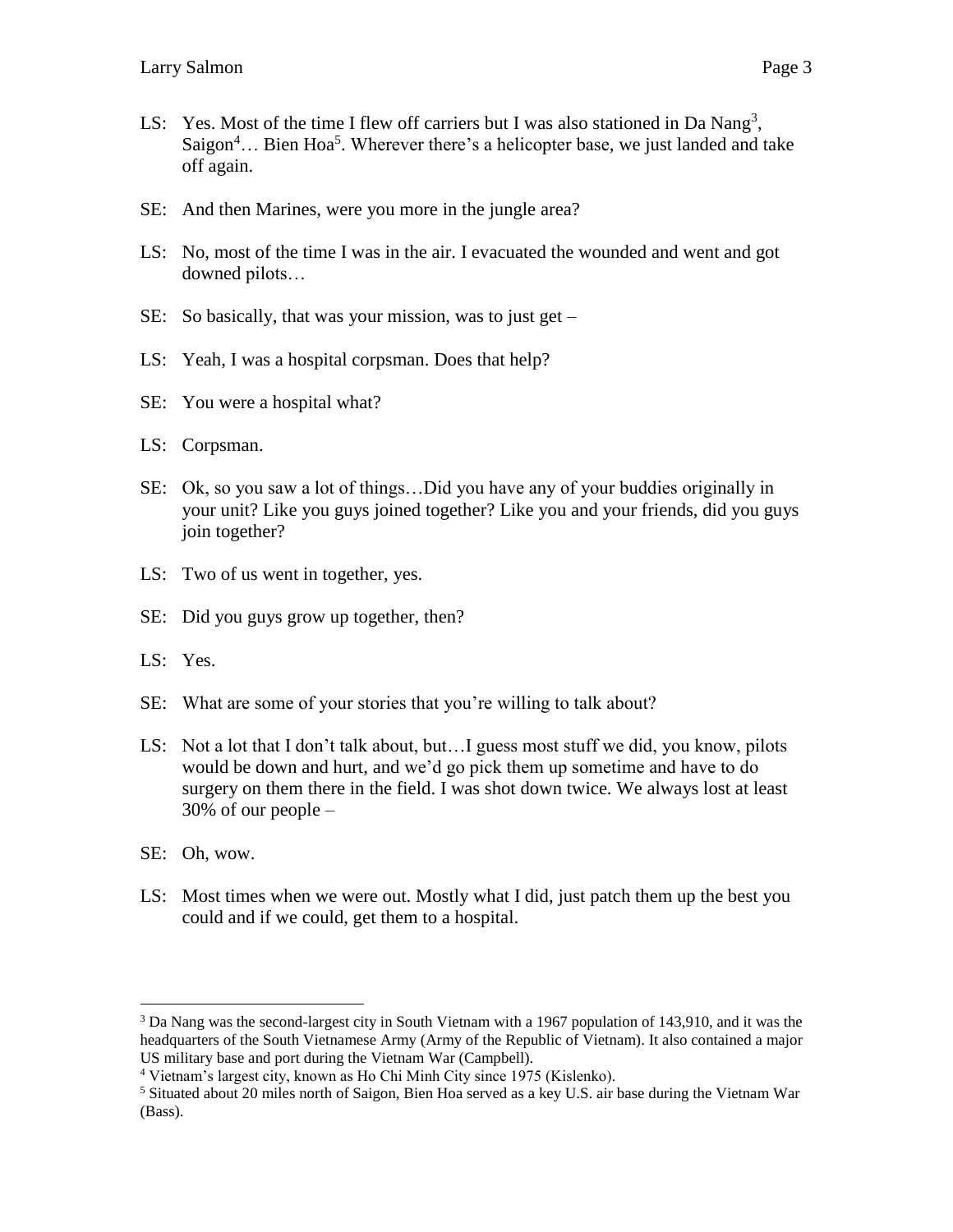- SE: Like the landscape when people come to Iowa, they build different senses and smells. Can you remember smells or the weather –
- LS: Yes, an A-bomb, Agent Orange<sup>6</sup> [laughs].
- SE: Were you in the Agent Orange, like were you…?
- LS: Exposed? Yes, lots of times.
- SE: I'm actually doing a research paper on Agent Orange.
- LS: Well, does the government take care of me? No!
- SE: Did you have anybody, I guess, sergeants were you like a lower rank?
- LS: I started out at  $E-1^7$  and went to E-7 when I got out.
- SE: In three and a half years?
- LS: I was in ten!

- SE: Oh yeah, ten. What were you during the war experience to Vietnam? Were you in the mid Es then? When you first were in to Vietnam, were you an E-1 in Vietnam?
- LS: No, the lowest rated I ever was in Vietnam was a E-3. Then I made the rest of them while I was over there.
- SE: Ok. How did you understand your unit's mission at the time? Like, how'd you feel about the mission *then* versus now looking back on it, reflecting back on what you had to do?
- LS: We do a lot of stuff over there that was never known, I mean, we set up schools, hospitals, vaccinated kids, cleaned up their water…but nobody ever talks about that. But then when we'd come back to the States, they would slap us at airports, throw eggs at us, tomatoes at us, call us baby killers…That's when we just kept going back over because we knew who the enemy was over there.
- SE: Was it sometimes hard to decipher, like with I guess right now, we're reading the book My Lai<sup>8</sup>. And we're kind of looking back on that when it wasn't America's pride moment.

 $6$  A powerful herbicide containing the deadly chemical dioxin, used by the US military in Vietnam to remove forest cover and crops. It was later found to cause numerous health problems (History.com). <sup>7</sup> The Navy uses pay grades for enlisted personnel from E-1 to E-9 (the highest), and each pay grade corresponds to a rate.

<sup>&</sup>lt;sup>8</sup> A company of US soldiers brutally killed over 500 women, children, and old men in the village of My Lai in 1968. The US Army covered up the massacre for a year, fueling anti-war sentiment and dividing the United States over the Vietnam War (History.com).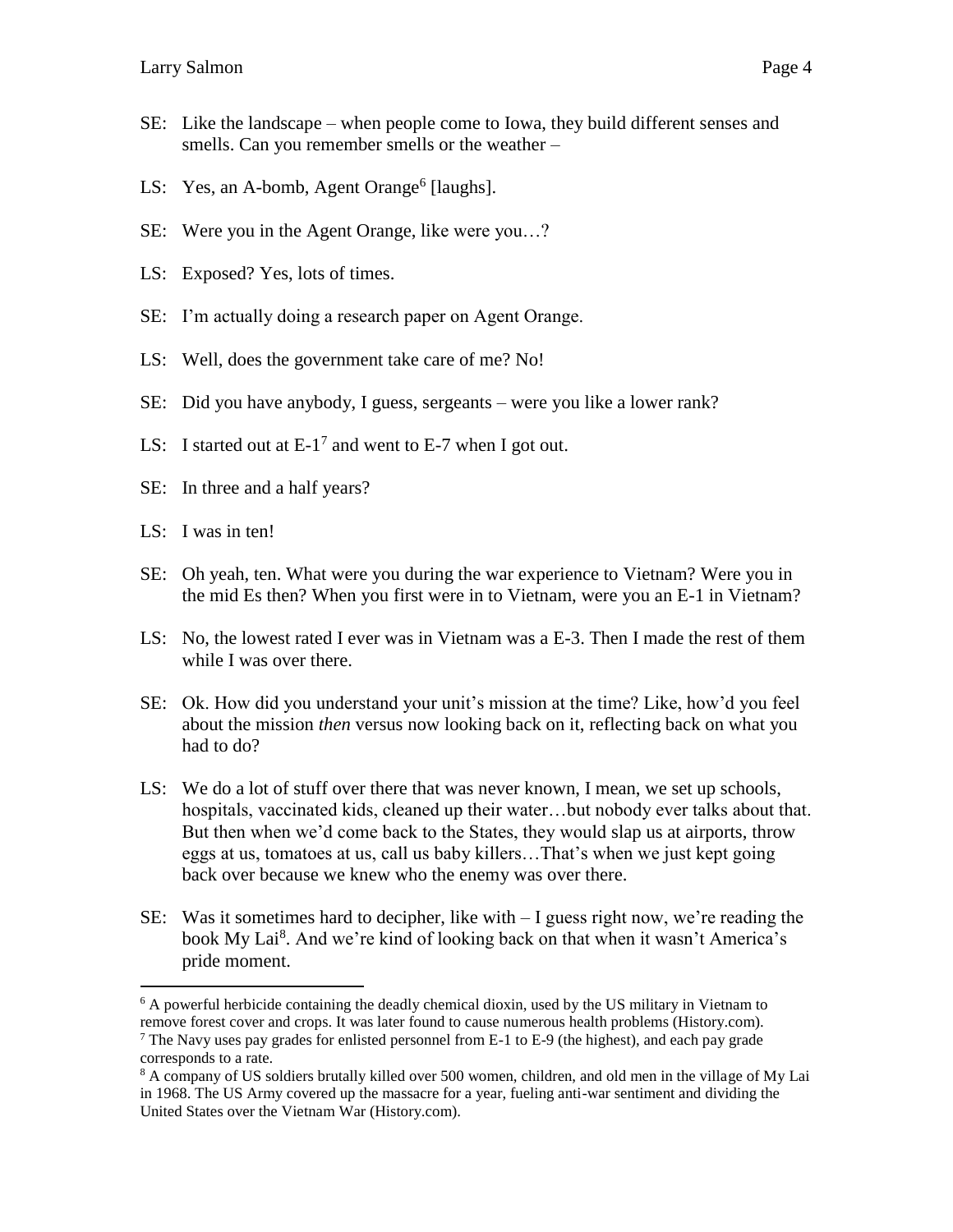- LS: You mean the massacre?
- SE: The massacre, yeah.
- LS: See, I never read that book, but a lot of that is what the journalist saw, but when you're in war, you have to kill. I mean, that's war. We would go on sweep and destroy missions, go into villages, and anything that had breath died. And then we'd burn it down. But it's not a massacre because they all had weapons, they had arms. Women and kids threw grenades, I mean, everybody over there at the time was an enemy. I didn't read that My Lai massacre book…see what they say about that…
- SE: I will give the book when we're done discussing it in class, and then we watched some of the –
- LS: Is that with Captain Calley<sup>9</sup>, too, when he got...?
- SE: And then is it Hugh Thompson?<sup>10</sup>
- LS: Yeah, that's it. Calley got screwed.
- SE: And see, and a lot of people don't think he did.
- LS: He did! Here's the other thing who's all going to hear this? I guess I should ask...
- SE: Just my professor.
- LS: A lot of times when we would do stuff, we would go back and be tried right then and there, and then we could never be tried again like Captain Calley was. Because Calley got shafted – he just did what he was ordered. So I…I don't know. Didn't read the book.
- SE: He was a higher rank, wasn't he?
- LS: He was only lieutenant.

- SE: So there was somebody up above him.
- LS: Lots of them! And officers he was as low as you could go.

<sup>&</sup>lt;sup>9</sup> Lieutenant Calley was the platoon leader of the company that massacred the village of My Lai although they met no resistance. The army formally charged Calley, his superior, and six men from his platoon with the murder of the civilians in 1969, but Calley was the only one convicted. His trial divided the American public ("Calley, William 1943-").

 $10$  Hugh Thompson Jr. was the US Army helicopter pilot who halted the My Lai massacre, saving many Vietnamese lives. He landed his helicopter between the surviving Vietnamese and the US soldiers and pulled some Vietnamese to safety. His radio reports led to a ceasefire (Tucker).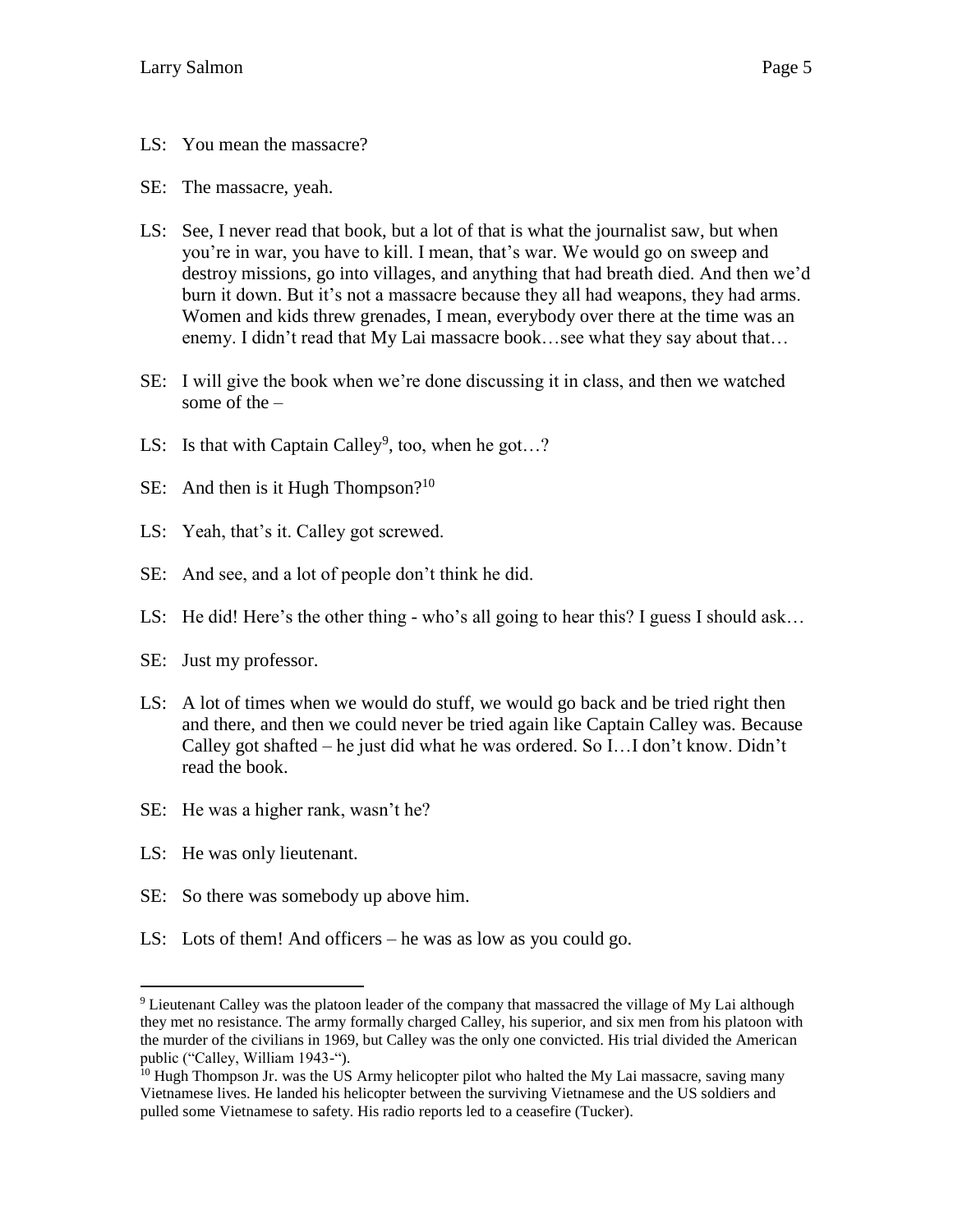- SE: Did you know him at all?
- LS: No, he was Army.
- SE: Ok. I guess just…there was one other thing I wanted to ask you and now I can't remember…Oh! Have you seen the different movies that they made back in like 1968 and a few years after, like *Platoon*<sup>11</sup> and...
- LS: *Platoon* is pretty true. Yeah, kind of.
- SE: The depiction of it, for the most part?
- LS: Oh, what was that other one? The one where the guy gets up in the morning and says stretch, says I love the smell of an A-bomb in the morning! And that was all pretty much bullshit, yeah. That's my opinion.
- SE: I guess, the one with John Wayne in it.
- LS: Oh, that was World War II, though.
- SE: No, no. The one…I can't think of the name. [Flipping through pages] I'll find it in a second...*The Green Berets*!<sup>12</sup> That one! It was another Army one.
- LS: I never seen that one.
- SE: You never seen that one? But you said that *Platoon* was pretty well…
- LS: For what we did as a Marine, yes.
- SE: Have you ever felt, as time goes on, that you guys weren't given as much respect?
- LS: We got no respect.
- SE: Do you still now, today, for the most part, for being a Vietnam vet?
- LS: Yes, I still believe that we were treated wrong, and the government to this day don't like me because my wife makes too much money - I don't get any  $VA<sup>13</sup>$  benefits whatsoever.
- SE: No matter what.

<sup>11</sup> A movie from 1986 by former Vietnam solider turned director Oliver Stone, *Platoon* approaches the war critically, showing its brutality and violence (Sullivan).

<sup>12</sup> Directed by John Wayne, *The Green Berets* is notable for being one of the few films made about the Vietnam War while it was happening. The theme and message of the movie is supportive of the conflict and the U.S. government's attempt to stop communism (Kunka 295).

<sup>&</sup>lt;sup>13</sup> The United States Department of Veterans Affairs.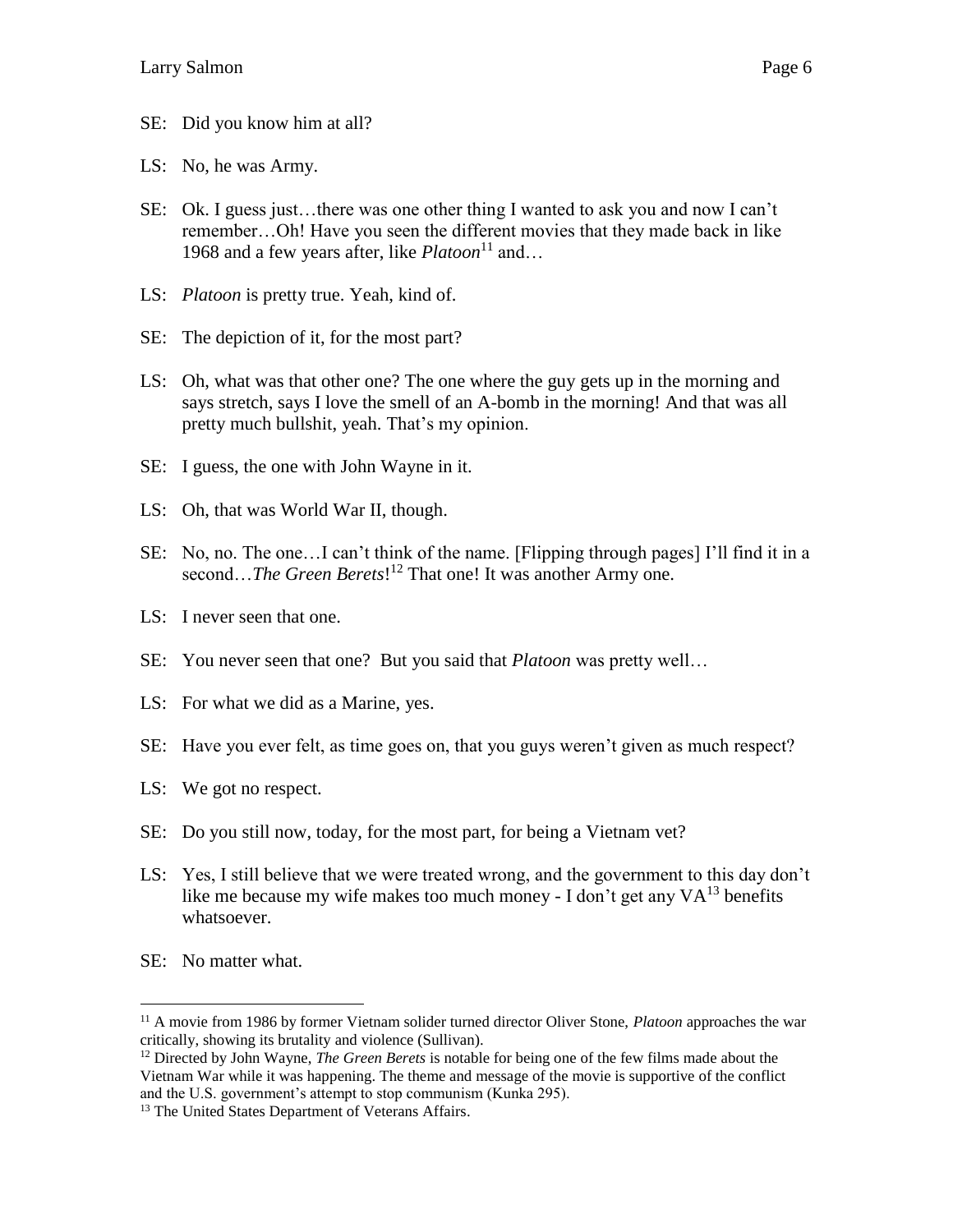- LS: No. If I got divorced, I could.
- SE: Did you see any race issues going on over there? I guess because during that time, they were dealing with the civil rights and everything back home. You had the hippies…
- LS: The one time we come back from Vietnam, went to Camp Pendleton, we were 50/50, half black, half white. And we all made it back that year, and when we got to Camp Pendleton, the KKK Marines fragged<sup>14</sup> our barracks and killed four of the black guys.<sup>15</sup> So I mean, during the late 60s there was a lot of KKK in the military. But most of us that - I mean, when you fought together, there wasn't a color barrier. They watch you, you watch them. We had more problems with druggies not doing their job than blacks and whites. And that was both colors.
- SE: Did you guys pay attention to all the different protests going back, like the anti-war protests?
- LS: We listened to it like the guys that went to  $-I$  got stationed in Washington, and when you were downtown, they would offer you money and sex to leave your unit and go to Canada<sup>16</sup>, and a lot of guys did it. And then later, I can't remember which president had allowed them back into the states $^{17}$ , but they gave up their citizenship and went to Canada to get out of Vietnam War.
- SE: Yeah, burned their draft cards…We've seen a lot of videos…
- LS: There was a lot of that going on.

- SE: So you were stationed in Saigon for a while. What do you remember from…? Because that was one of the bigger cities.
- LS: Yes, but it's a bigger city. No, it was a big city then, but we just had our little area. It's hard to explain that war and the war today because there, you were in the bush more than in cities. I mean, you didn't really fight in the city because you were out in the remote areas most of the time.
- SE: Is there like any more details to…Maybe any good times that you guys tried to make the best of the situation that you were in? Did you ever regret, while you were over there, wishing that you weren't in it as long as you were?

<sup>&</sup>lt;sup>14</sup> To deliberately kill, usually with a hand grenade (frag is short for fragmentation grenade).

<sup>&</sup>lt;sup>15</sup> Northwestern College Archives has found no corroboration that this event occurred in national newspapers or from the Camp Pendleton Historical Society.

<sup>&</sup>lt;sup>16</sup> An estimated 20,000 to 30,000 draft-eligible American men fled to Canada as immigrants during the Vietnam War. Many deserters also went to Canada ("Canada and the Vietnam War").

<sup>&</sup>lt;sup>17</sup> President Carter issued a pardon for Vietnam "draft dodgers" in 1977.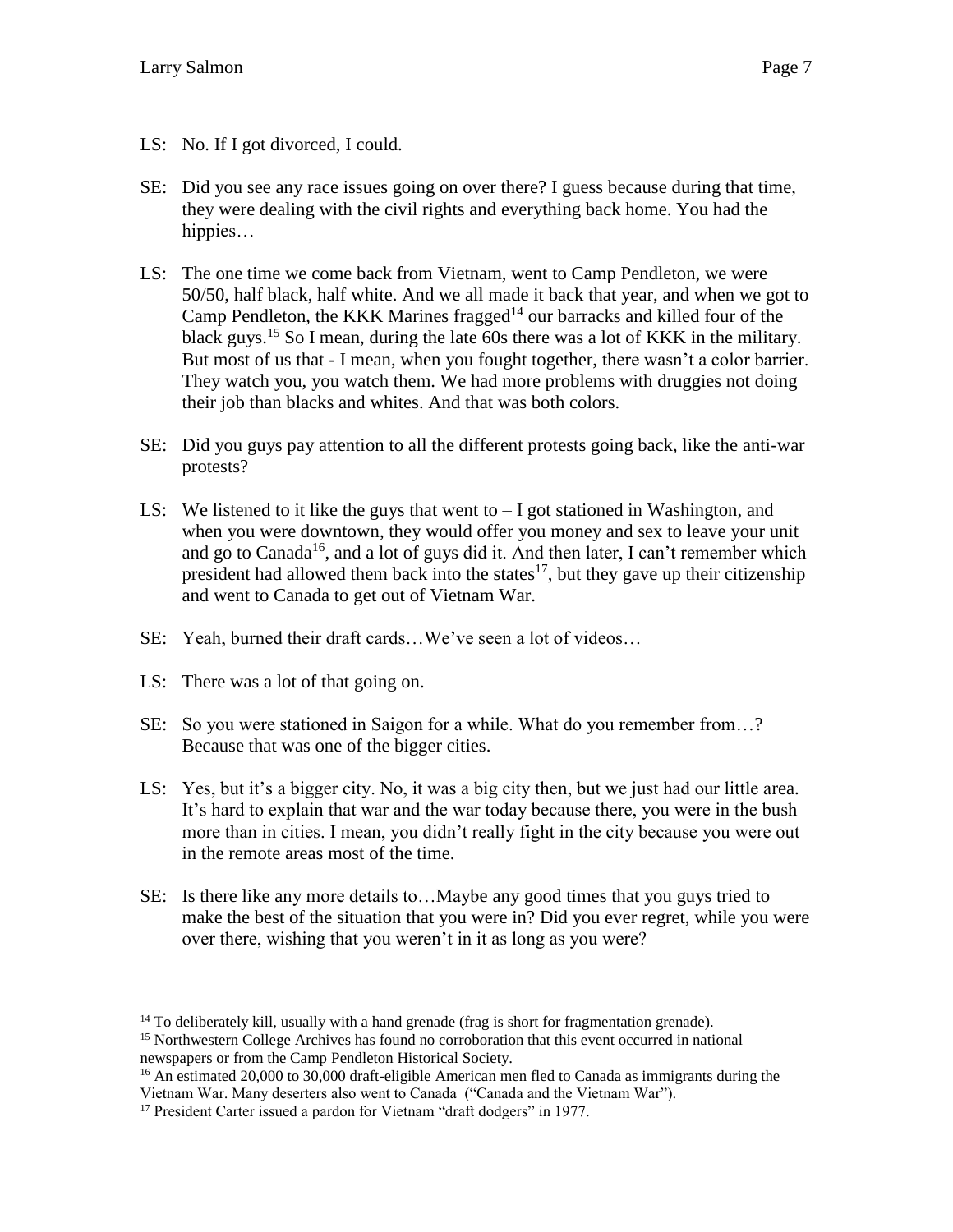- LS: No, I never regretted going over there. And I think we were right being over there, except the government never let us finish it. That should have been different. I mean, there were times when we'd get too far ahead, and the government would stop air support, and we'd have to back off because we were getting – I don't know, we were doing our job, but it was getting over too fast or something.
- SE: They wanted to make it last longer?
- LS: But that war should have been I mean, we should have won it, but they didn't let us.
- SE: Did you have buddies? Were all of your brothers in the Marines or the Navy? Were any of them in the Army?
- LS: No they were all Navy. They could all read and write.
- SE: [Laughs] Did you have any friends that were in the Army?
- LS: Yes, I had friends that were drafted.
- SE: That were drafted and were in there and they actually had to trudge through the terrain?
- LS: Here's the thing. Wherever the Army went to, the Marines had already been there. In Vietnam, the Marines went in first. And then the Army took care of it afterwards.
- SE: So what were you guys told the reason that you were fighting in Vietnam? Because always in a war, there's different reasons –
- LS: Communism.
- SE: The spread of communism. That was what you were told?
- LS: Mainly.
- SE: And once you got over there, is that things that you saw?
- LS: Yes, the North was trying to take over the South, and the North was communist and the South wanted to be democratic. But it's communist today because we left. But a lot of it was money for both – our government made a lot of money off Vietnam. Whenever the economy's bad, if we have a war, the economy gets better.
- SE: Except for right now, I don't think it's working right now! [Laughs]
- LS: No!
- SE: I think we hit a wall.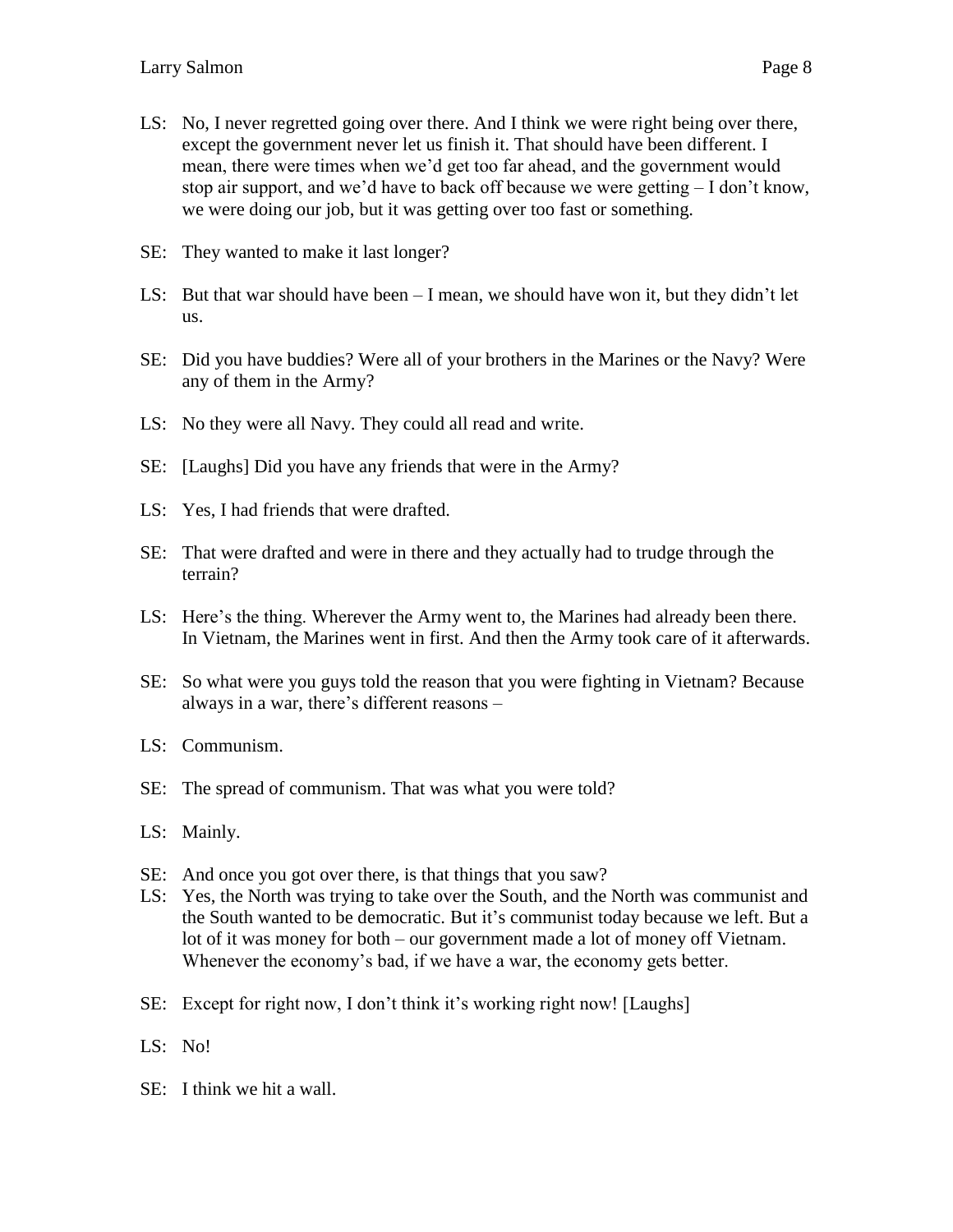- LS: But it's a different kind of war now. I don't know if I could fight this kind of war.
- SE: What do you mean by, "it's a different kind of war?"
- LS: Well, like what I see now, what I talk to people now, I mean, it's like fighting downtown Sioux City. You get snipers and you get this and you get that, but you don't really know who's who. In Vietnam, the South Vietnamese would be on our side, then we'd get behind, so then they'd go switch sides.
- SE: So they flip-flopped.
- LS: Yes, so we just shot them all and let God sort them. [Laughs] That's what we did!
- SE: We learned a term and that was the whole thing that pretty much started the massacre at My Lai – was Pinkville<sup>18</sup>. And so, a lot of the Vietnamese that you met in the southern part, they kind of belonged, in a sense of a Pinkville, that they were partial respect to communism…Was it more just fear of…?
- LS: It was fear. They did what they did to survive. If we were there to protect them, they'd want their rights. But if we got overrun a little bit, they had to go along with the North or they'd be massacred from both sides. It was all fear, and the government, they never could get ahead. Like one day, we'd have pink money. All their scrip would be pink color. So they would trade in their gold and stuff and get all this scrip, and then five months later, the government would say, ok, pink money is no good; only good money now is green. So they'd print up a bunch more money so what you already had was like Monopoly money, it was no good.<sup>19</sup>
- SE: Really?

- LS: Yeah, they'd change it all the time. That's why they all had like gold teeth, because gold never changed, but the money did. It was crazy! I mean, we sent home stacks of it to nieces and nephews, you know. It was useless that week! They'd just change…the government would just say, no, we're switching colors this month. If you have that color money, it's no good no more. So that kept them way down and poor.
- SE: Were you over there when Tet Offensive<sup>20</sup> started?

<sup>&</sup>lt;sup>18</sup> The US soldiers called the My Lai area "Pinkville" because it was known to contain many booby traps and enemy soldiers (Ridenhour).

 $19$  Salmon is referring to Military Payment Certificates (MPC), which ranged from 5 cents to \$20. Thirteen series of MPC were issued between 1946 and 1973. This currency is issued by the Department of Defense, and it could be converted to local currency when on leave and to American dollars when leaving an MPC zone ("Military Payment Certificate").

<sup>&</sup>lt;sup>20</sup> In January of 1968, the North Vietnamese launched an attack on South Vietnam during an agreed ceasefire for the Tet holiday. The surprise attack is often considered a turning point in the Vietnam War; Americans began to lose their support for and belief in the war (Land).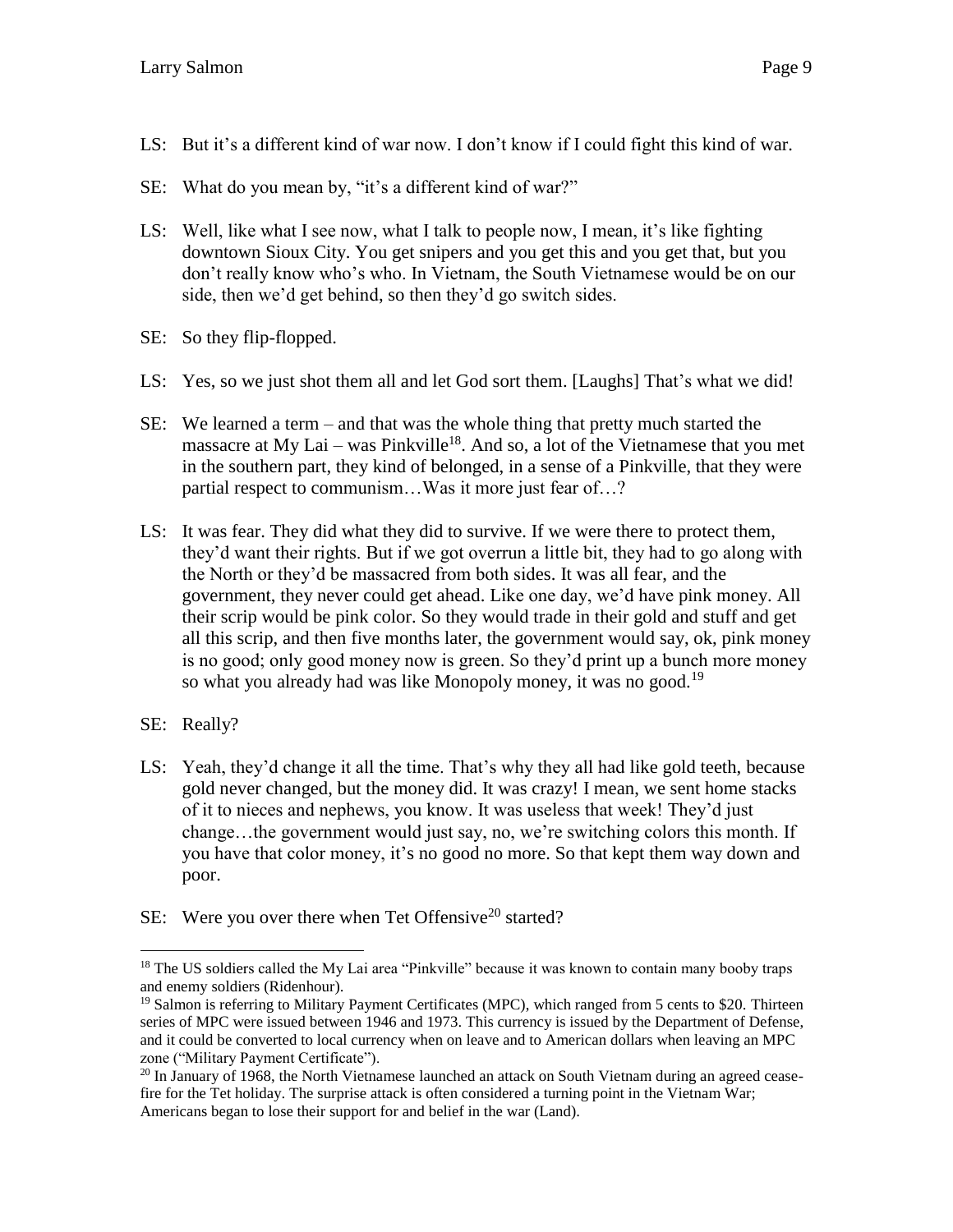- LS: Yes, I was there during Tet, 1968.
- SE: So you actually saw everything that happened during that time?
- LS: Seen a lot of stuff during that time. I'm not going to talk about it, though, a lot of it.
- SE: The feeling that you had, when it first happened, was it more of a surprise, or was it…you didn't know what was going on?
- LS: Everybody knew what was going on, and it was a real hard time for us because we lost more people there during Tet because that was when they made their big pull to finish it. But everybody seen it coming, pretty much. But there wasn't nothing you could do about it, really, except just take care of yourself.
- SE: The climate, how hard was that to get used to? The heat, the climate, coming from –
- LS: It was wet all the time.
- SE: We were told that it got about average rainfall of 6 feet [laughs] that's taller than me!
- LS: Yeah, I remember one time we'd been out for like 30 days that's when I was in country – and a bunch of new people come in. But we had a lot of money, we didn't know what to spend it on, so I would give \$50 for dry socks, military-issue socks, because your feet, you only have one pair, and they were always wet. I mean, new guys, for 50 bucks, they'd sell you dry socks.
- SE: And that was like Christmas to your feet!
- LS: But once they found out and got into it, they'd probably give you 100 to have their dry socks back! [Laughs]
- SE: [Laughs] But then they weren't dry.
- LS: Yeah, because there was a lot of infections and fungus and wet feet.
- SE: And that had to deal with the terrain…
- LS: Yes. We'd have hooches<sup>21</sup> and stuff, but we didn't have  $-$
- SE: Had what?

LS: Our hooch, our little hut where we lived. But it wasn't like they do now, I mean they live in barracks…

 $21$  Huts or simple dwellings, also spelled hootch (Dennison).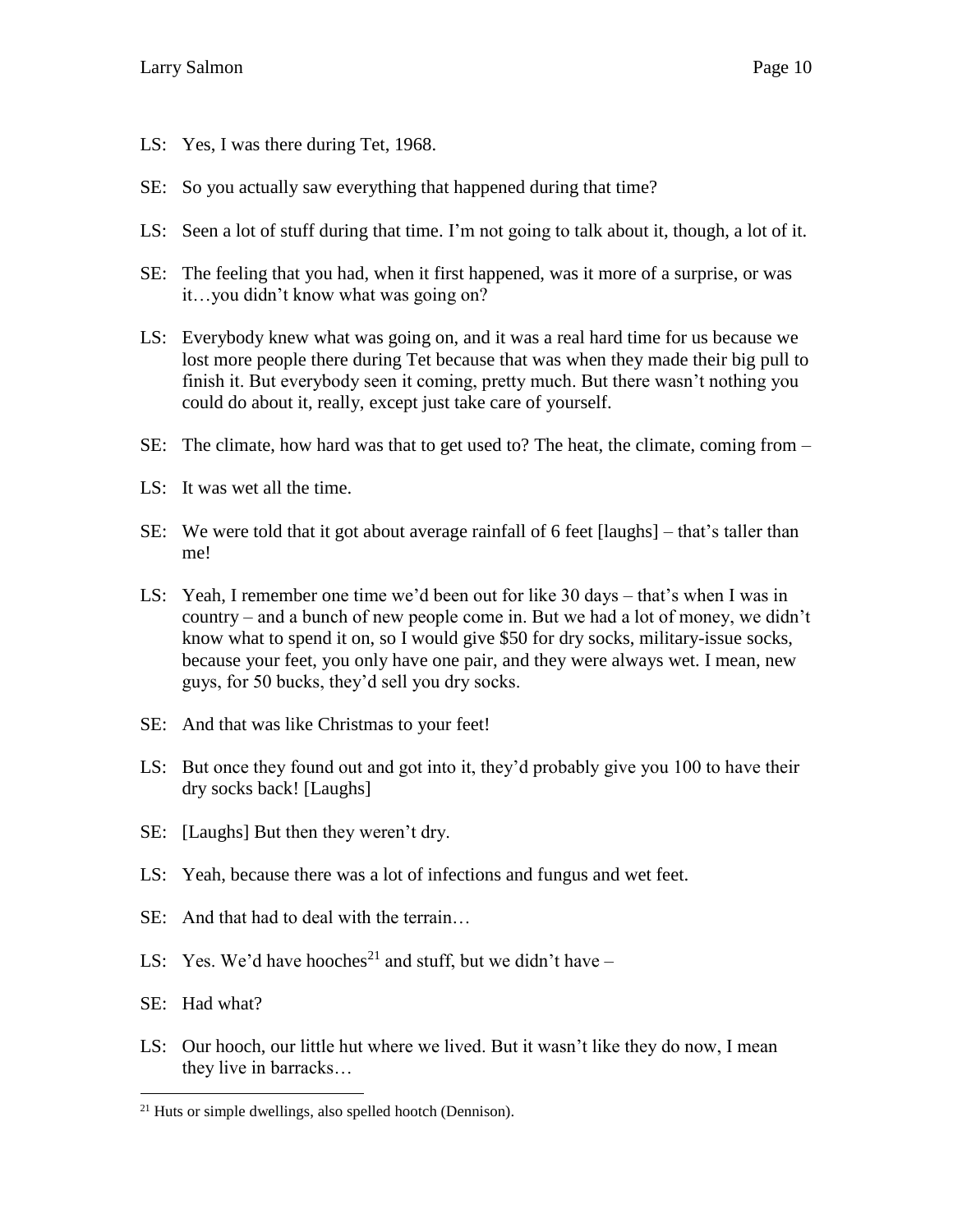- SE: Yeah, they build barracks now.
- LS: Yeah. I mean, we had some barracks, but not really *barracks*.
- SE: And then you had foxholes dug into the ground. Well, no –
- LS: Well, everybody has them today that's just for protection.
- SE: Do you think the terrain might have helped the Viet Cong a lot better? I mean, before you went over there, did you get any training really, in that sort of…?
- LS: See, active duty people were well-trained. A lot of our deaths over there were reserves, I hate to say it. But reserves in them days were not trained as well as they are today, so when reserves would come over there, we'd lose a lot of them.
- SE: In the movie *Platoon*, they call them 90-day?
- LS: 90-day wonders<sup>22</sup>.

- SE: Did you have any of those?
- LS: Oh, yes. Every unit gets so many of them in with the regulars, but they as weren't trained as regular soldiers.
- SE: Was it harder to get used to, like they're thrown in there, and they're not used to  $-$
- LS: No, they still manned a gun! I mean, they still did their job. They were there for more than 90 days.
- SE: Yeah, but they only had about 90 days of training before they got…
- LS: Yeah, which was bad, but…how can I put this? Reserves that train like in Le Mars...you can't give them the actual training that they need even today. I mean, that's why they go to California first, to the desert, because there's no way to make the same training here as what –
- SE: We don't have the same temperature climate, nothing…And they went down to Mississippi for that, even though the climate there was completely different that they're dealing with right now [laughs].
- LS: I know. But the desert was probably truer to any of them. You see, it was all different then. Like when I went to training, after Camp Pendleton, I went to

<sup>&</sup>lt;sup>22</sup> US military slang for newly-commissioned graduates of 3-month Officer Candidate School or Direct Commissioning program.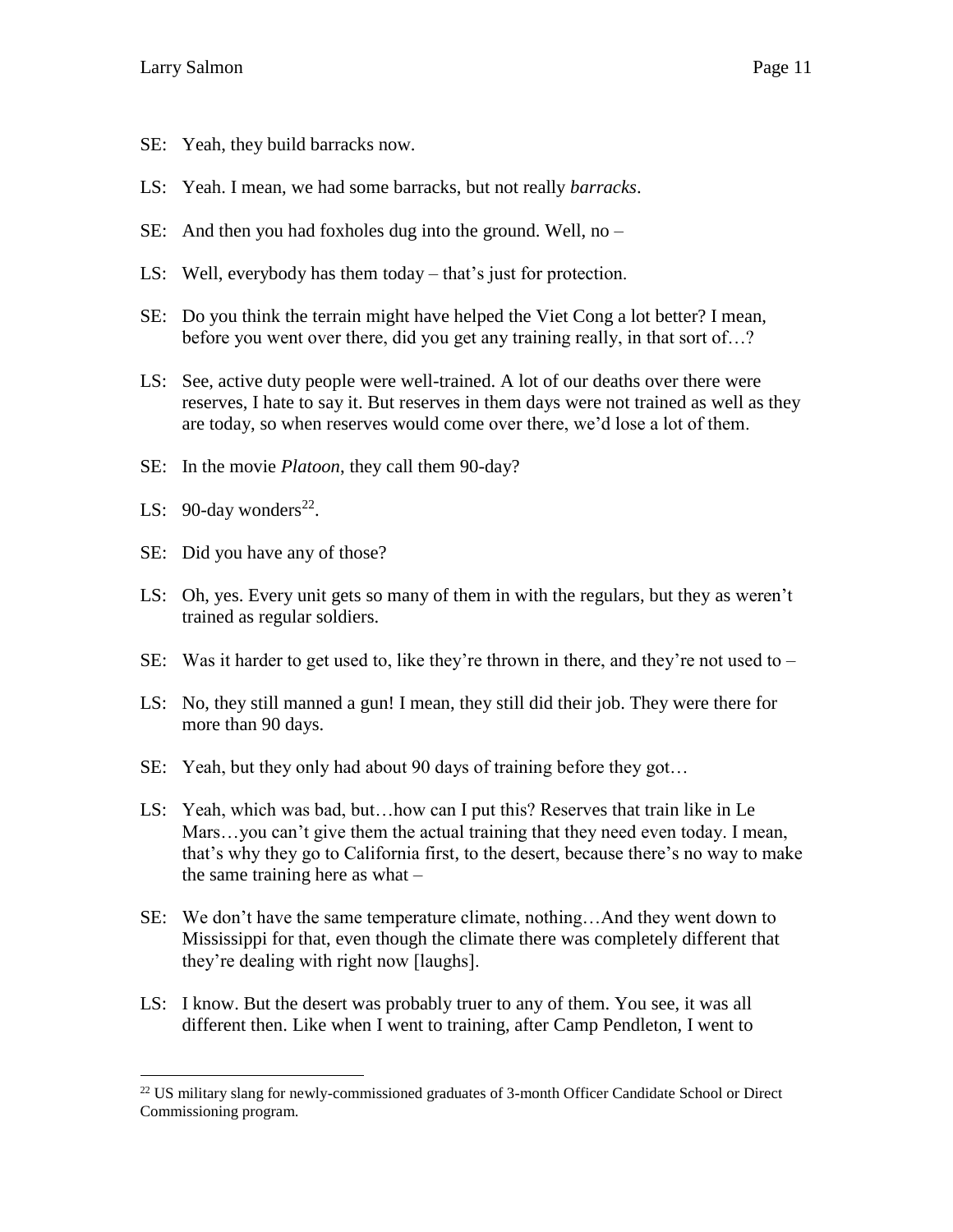Quantico, Virginia, to jump school<sup>23</sup>, and then we went to what they call SERE school<sup>24</sup> – I don't even know if they still have that – ours was in the Philippines where you are like a prisoner of war. They treated us just like we were captured by the Vietnamese, even though it was our people. They didn't kill none of us, but they put us in cages, they slapped us around, and our mission was to escape. I mean, they just teach you that. But that was the atmosphere that Vietnam was actually like – we were in a jungle. So you were trained before you went in country in a jungle, so you knew what it was like.

And the other thing is, when we went to Vietnam, there was already guys that were trained. They'd already been there. Guys today, when they go, none of the old timers are still in that were in a war, very many. So everybody over there is new, they all had to learn together. Where, like, we had guys that fought Korea were fighting Vietnam, so they already been in a war, and they could teach us things faster because they actually had to kill and were killed, not just in a movie.

- SE: They knew how you had to actually survive and what you needed to do.
- LS: Right.

 $\overline{a}$ 

- SE: When you got the newbies, the new guys that were sent over, "fresh meat." Were they treated differently?
- LS: We didn't trust them first. I mean, they had to prove that they could do what they were supposed to do. If I was with a bunch of newbies, I probably didn't sleep, but if I had a couple old guys, I felt more comfortable. But after a week, there's no such thing as a newbie.

In them days, a way to get out was being conscientious objector<sup>25</sup> - I don't know how it is today. Guys would come over and say to us, we will not shoot, we will not do this, we will not do that. And some of them wouldn't, but if you put them out on a line at night and leave them there laying by themselves, by 4 in the morning, they'd come back for more ammo. They'd shoot every dog, cat…[inaudible]. But there was a lot of that, and that was just a way out. We had a lot of guys shoot their big toes off.

- SE: Just to get out, or just on accident?
- LS: Get out of Vietnam, just to go home.
- SE: Did they ever get questioned for it?

<sup>&</sup>lt;sup>23</sup> Training for parachutists jumping out of helicopters.

<sup>&</sup>lt;sup>24</sup> SERE is a military acronym that stands for Survival, Evasion, Resistance, and Escape. This program provides US military personnel with training in evading capture, survival skills, and the military code of conduct ("Survival, Evasion").

<sup>&</sup>lt;sup>25</sup> A person who is opposed to serving in the armed forces and/or bearing arms on the grounds of moral or religious principles.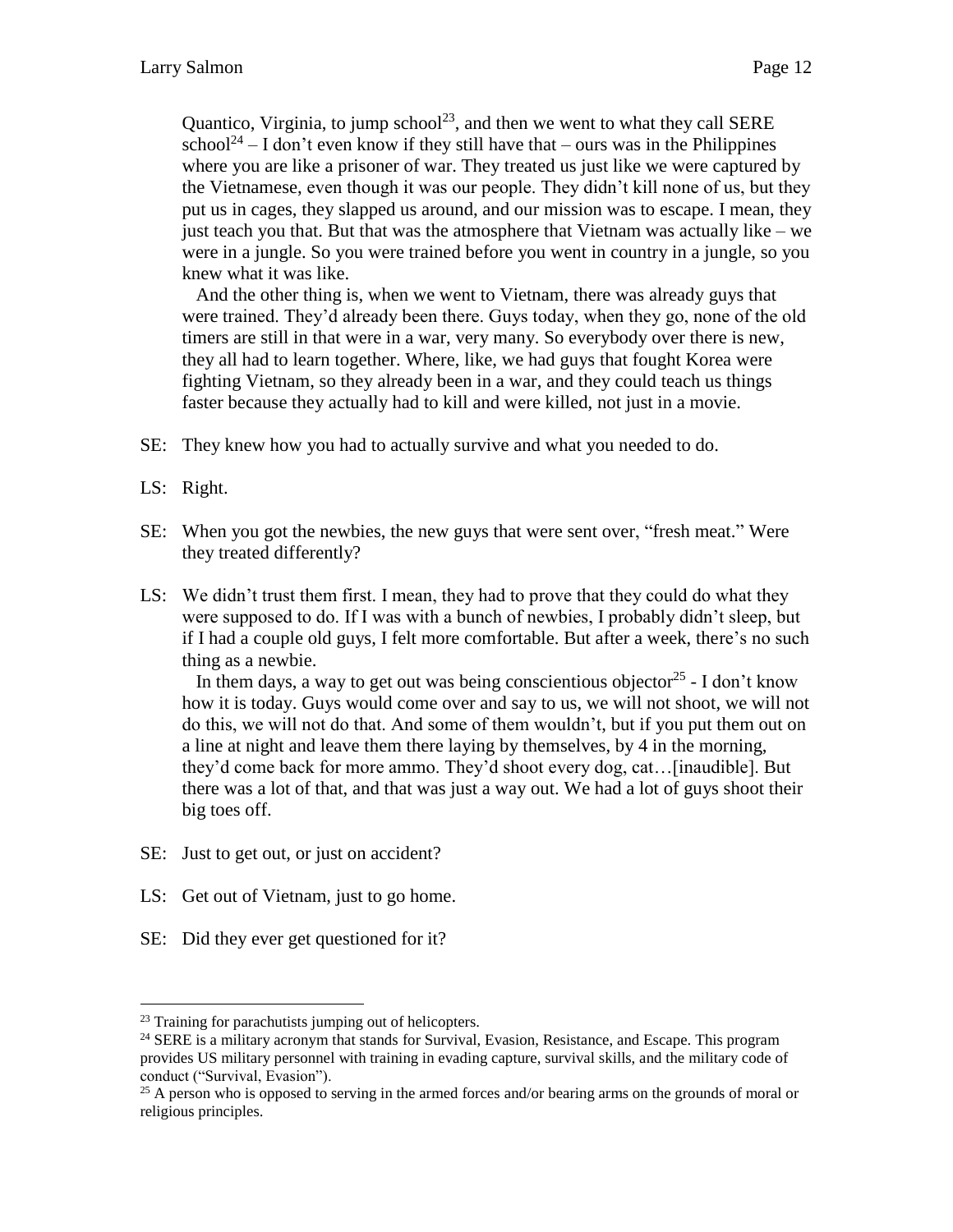- LS: Yes, but you couldn't prove if it was an accident or…I mean, it's pretty unlikely that if your gun went off and it shot just your toe off…
- SE: But you could get maybe hit in the thigh, it might be a little bit more believable.
- LS: Million dollar shot, so, you just let them go.
- SE: And then did you ever feel like maybe it was for the best because you knew that their head wasn't there?
- LS: Yes.
- SE: And then it was harder to focus on if they weren't doing their job, then you couldn't do your job to the full...
- LS: Yeah, that's why we weeded them out right away. But once they made it in our little - I guess clique or whatever you want to call it, I don't know - but people you could trust.
- SE: What class family was your family in? Were you like middle class, upper?
- LS: I don't know, we were poor farmers...
- SE: Because, I guess, when we looked at things about who majority of the ones that were getting sent over to Vietnam were more of your middle class and your lower class because the upper class that were going to college…
- LS: Didn't have to go.

- SE: That, and the doctors would sign a note for them saying that they weren't physically able.
- LS: Yeah, and if they went to college, they didn't have to go over they could get farm deferments<sup>26</sup> if their parents had a lot of farm and they needed them to stay home.
- SE: But if you came from a farm family, then…not enough?
- LS: [Laughs] No, we were *poor* farmers! I never tried to stay out; I grew up that when I got out of high school, if I didn't go to college, you go in the military. If you go to college, *then* you go in the military.
- SE: So either way, the military card is in there, no matter what you do.
- LS: Everybody should go in the military, I think, yeah.

<sup>&</sup>lt;sup>26</sup> A deferment is a temporary exemption from induction into military service.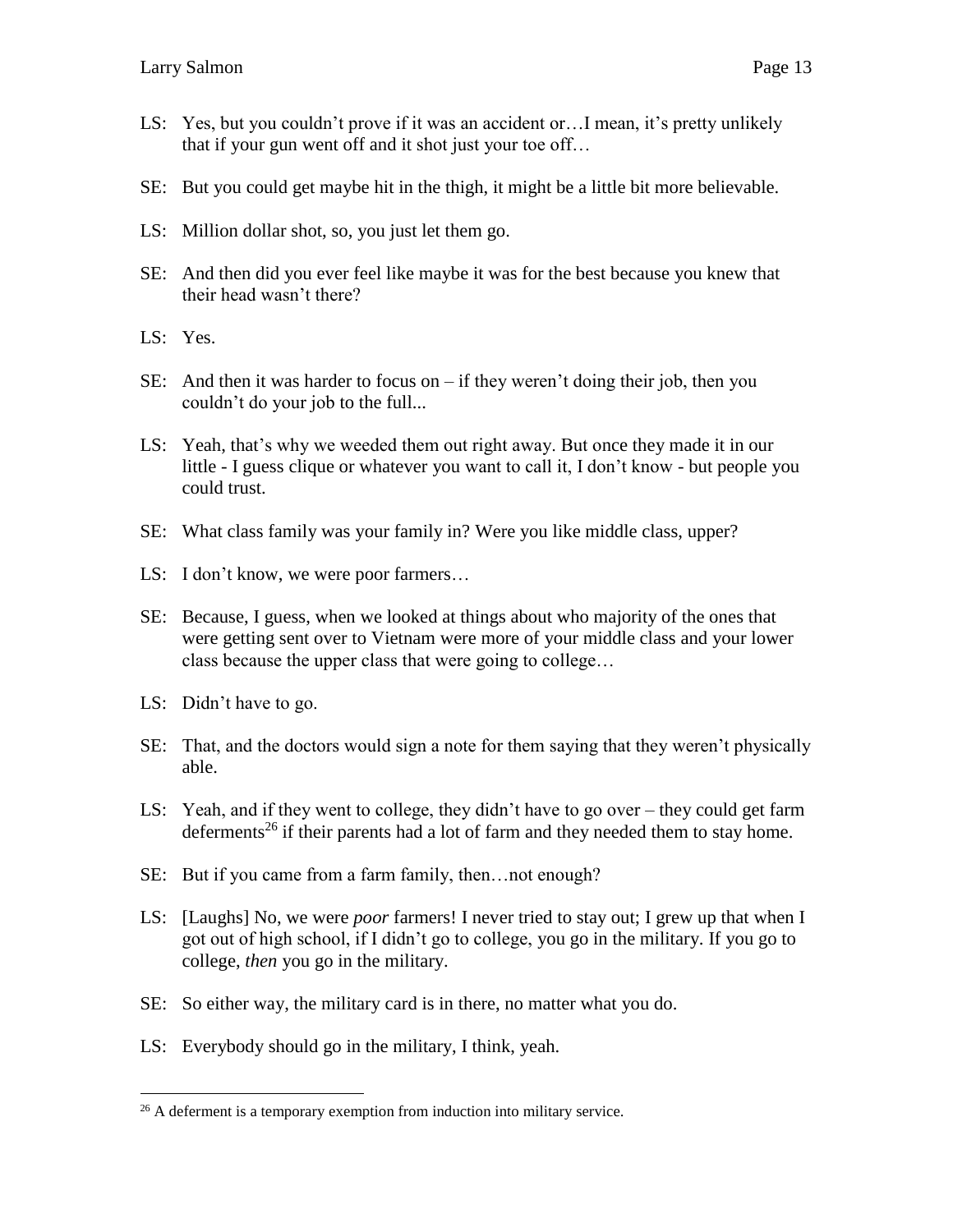- SE: But some people, they're not meant for it; they can't handle it. There's some…
- LS: That can't handle it? Yeah, there is people that can't handle it…that's why I take medicine now! [Laugh] I do, for combat…what do you call that?
- $SE: PTSD<sup>27</sup>.$
- LS: Yeah.
- SE: Yep, Tom has that too. He doesn't have medicine for it, but you notice it. You definitely can see it.
- LS: I've been taking it for forty years.
- SE: Now, you got married after you came back for good, right?
- LS: No. I got married the first time after my first trip to Vietnam.
- SE: Ok. Were you dating her when you left?
- LS: Yes, when I went to Vietnam.
- SE: Right. So then after your first tour over there, then you got married. How was that?
- LS: I was only home for…seven months, then I applied again.
- SE: Was it harder for her at home?
- LS: She was a military person, so…She was a Marine.
- SE: Then I guess that works!
- LS: But, no, it was hard, and that's why our marriage didn't work. We were married 7 years and I was gone almost 5 of them.
- SE: Oh, wow.

- LS: And then my head got screwed up…but I've been married a lot facing my fourth.
- SE: Ok. And it's just all from PTSD?
- LS: Probably. Because I wasn't treated for it then, I mean, because I was still on active duty.
- SE: Now, did the government help out with that at all?

<sup>&</sup>lt;sup>27</sup> Acronym for Posttraumatic Stress Disorder.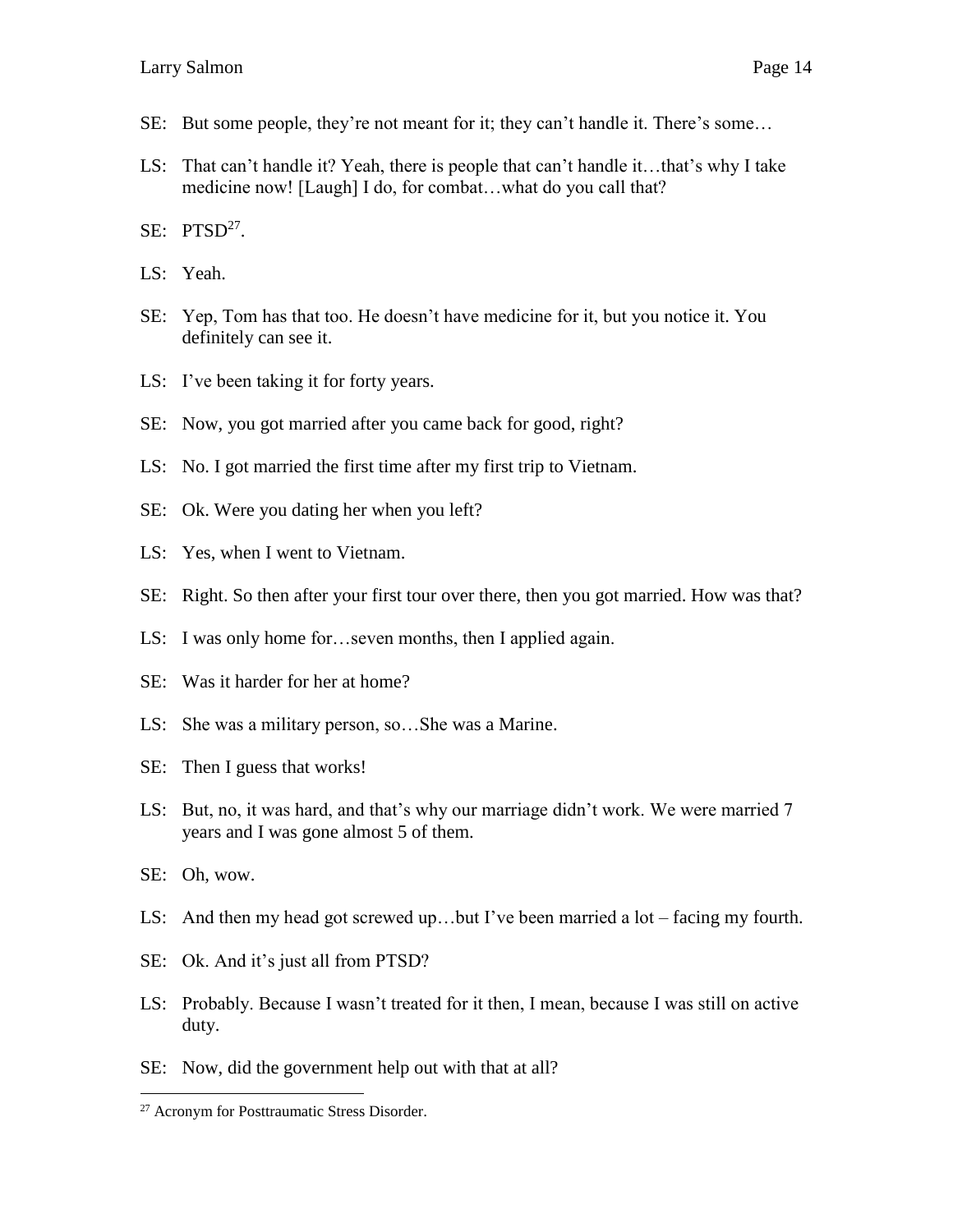- LS: Nothing. We make too much money.
- SE: Did you guys have to go through a debriefing every time you got back?
- LS: Yes.
- SE: What did you think of that? I guess, kind of like as a demo, kind of sitting and talking to a counselor…
- LS: Yes, it's like me and you talking now, but you didn't trust the person, so you didn't tell them nothing. And you couldn't go home until you get debriefed, so you just played the game, did what you had to do, and got the hell out of there.
- SE: Was it hard to get medical supplies in to the injured ones?
- LS: No, not really. We had our supplies. The hardest thing we had was getting an air backed out.
- SE: Why was that harder?
- LS: Well, there was a lot of fire it's hard to get helicopters in to get them.
- SE: How many people could you hold on the helicopters?
- LS: Lots.
- SE: You could fit a whole lot on there?
- LS: Well, it depends. I mean, we tied them on the skids in stretchers, we laid them inside.
- SE: Oh my goodness!
- LS: You did what you had to do! [Laughs] They still tie them to the skids now, in a basket. You can tie them to the skids – not under, I mean, up on the side or top of it. You're not going to land on them or nothing!
- SE: [Laughs]
- LS: I can't believe this is *history* already, jeez…I'm old.
- SE: I know. I guess you look back and it's just like 1968.
- LS: I should take the class and see what really happened over there…because I bet it ain't right.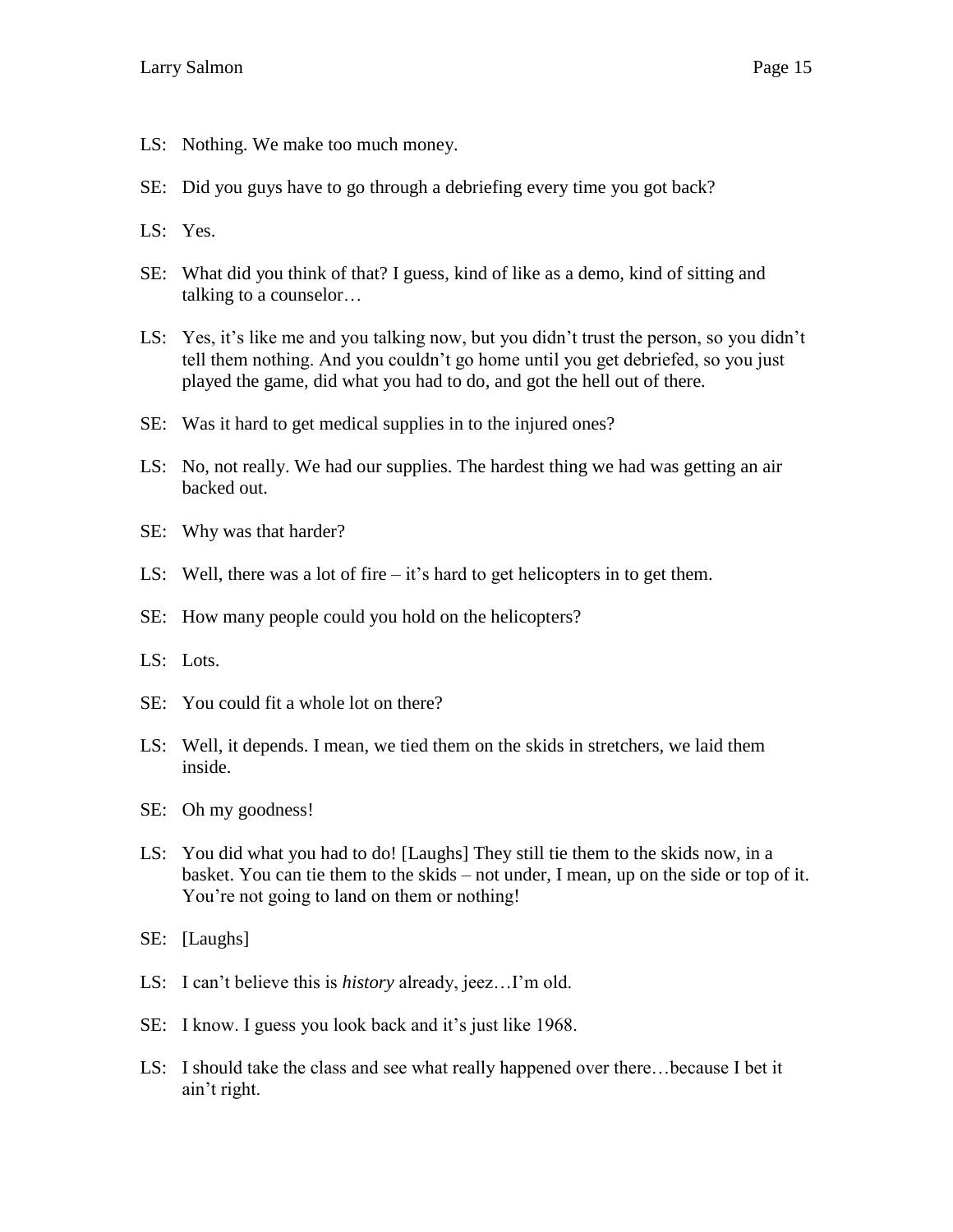- SE: Because you went over there first in 1968?
- LS: '67.
- SE: '67, and then you got out in nineteen seventy-?
- LS: Four. After the evacuation<sup>28</sup>. So I got out in '75. We evacuated in '74, I think it was.
- SE: And had to get everybody out.
- LS: Except we left them, all the South Vietnamese that worked for us. I don't know if you've seen movies where they're trying to fly on ships and stuff? Those were the people that actually worked for the government, trying to get to freedom before they got killed over there.
- SE: Yeah, because actually in *Coming Home*<sup>29</sup>, when he goes back over there to get his friend that stayed over there - they both thought that they got killed, but they didn't, and he went back over there to find him –
- LS: Oh, *Rambo*? 30
- SE: In *Coming Home*? No-
- LS: I must not have seen that one. I don't watch very many war movies.
- SE: Well, yeah, we have to. But that's when they were doing the evacuation of…and that was just crazy. People were running all over.
- LS: They were flying in, landing on ships, yeah. Well, we stripped them naked and pushed their stuff over the side.
- SE: [Flipping pages] What'd you guys think of the music that was created during the era?
- LS: It was just rock and roll.
- SE: Not all of it! I mean…

<sup>&</sup>lt;sup>28</sup> Evacuation began in 1973. The North Vietnamese/Viet Cong army captured Saigon, the capital of South Vietnam, in April 1975. This event marked the end of the war. On April 29-30, Operation Frequent Wind transported over 1000 Americans and 5000 Vietnamese out of Saigon, the final American evacuation. However, many South Vietnamese that remained were killed ("Fall of Saigon" and Newsweek Staff).  $29$  A 1978 American Vietnam War drama film about a young woman, her Marine husband, and a paralyzed

veteran she meets while her husband is overseas ("Coming Home").

<sup>30</sup> A film series based on the novel *First Blood* featuring a troubled Vietnam War veteran. The series consists of 4 movies from 1982, 1985, 1988, and 2008 ("Rambo").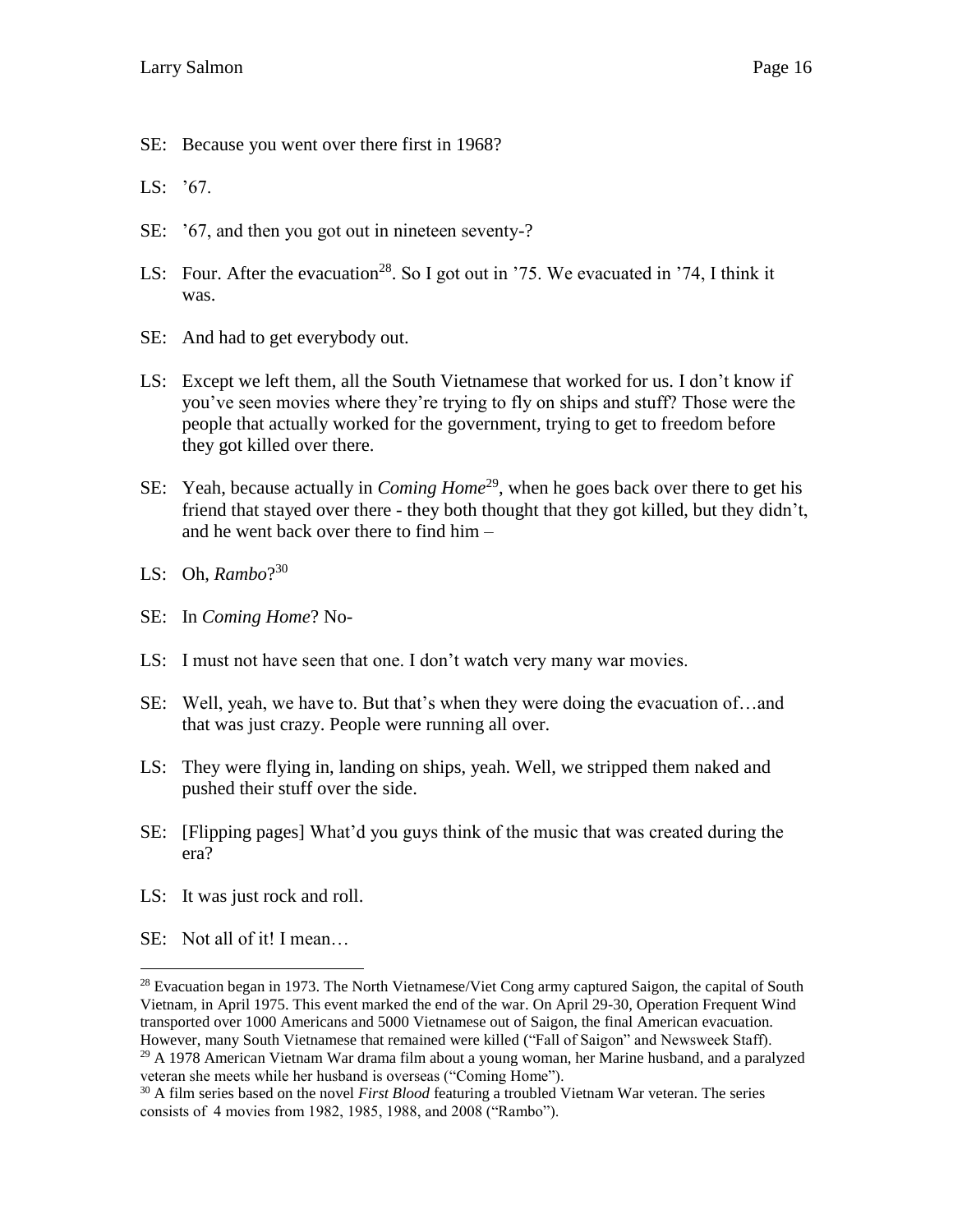- LS: You mean like Bob Dylan?
- SE: Yeah, Bob Dylan, but I mean, the difference between the anti-war and then the ones that actually supported.
- LS: We just pretty well ignored it.
- SE: Did you guys have radios over there that you could listen to music?
- LS: Yes.
- SE: So you were able to stay up with the times of the new music?
- LS: Yes, they played it all the time! Did you watch that movie with Robin Williams? When he was a disc jockey in Vietnam?
- SE: No.
- LS: *Good Morning, Vietnam*! <sup>31</sup> That was true.
- SE: That was true?
- LS: Yeah, I mean, we had radios and...Bob Hope! $32$
- SE: Of course.
- LS: He was there every Christmas! I'll tell you what he did this is in My Lai he was giving a show, and he was telling jokes, and we started to have an incoming, so we all kind of dug in and started moving out. We started hitting golf balls back at him, he just stayed right onstage. I mean, he was nuts, but…
- SE: [Flipping through papers] Now I don't remember what I was going to ask you. Oh! Did you guys get to vote in the election?
- LS: Yes!

- SE: Even while you were over there?
- LS: Yes, the same way you do now. What do they call that when you…?
- SE: Absentee ballots.

<sup>&</sup>lt;sup>31</sup> A 1987 American comedy-drama about the Vietnam War, set in Saigon in 1965 and starring Robin Williams as a radio DJ ("Good Morning, Vietnam").

<sup>&</sup>lt;sup>32</sup> From 1964-1972, stand-up comedian Bob Hope performed for the soldiers in South Vietnam at Christmas (Johnson).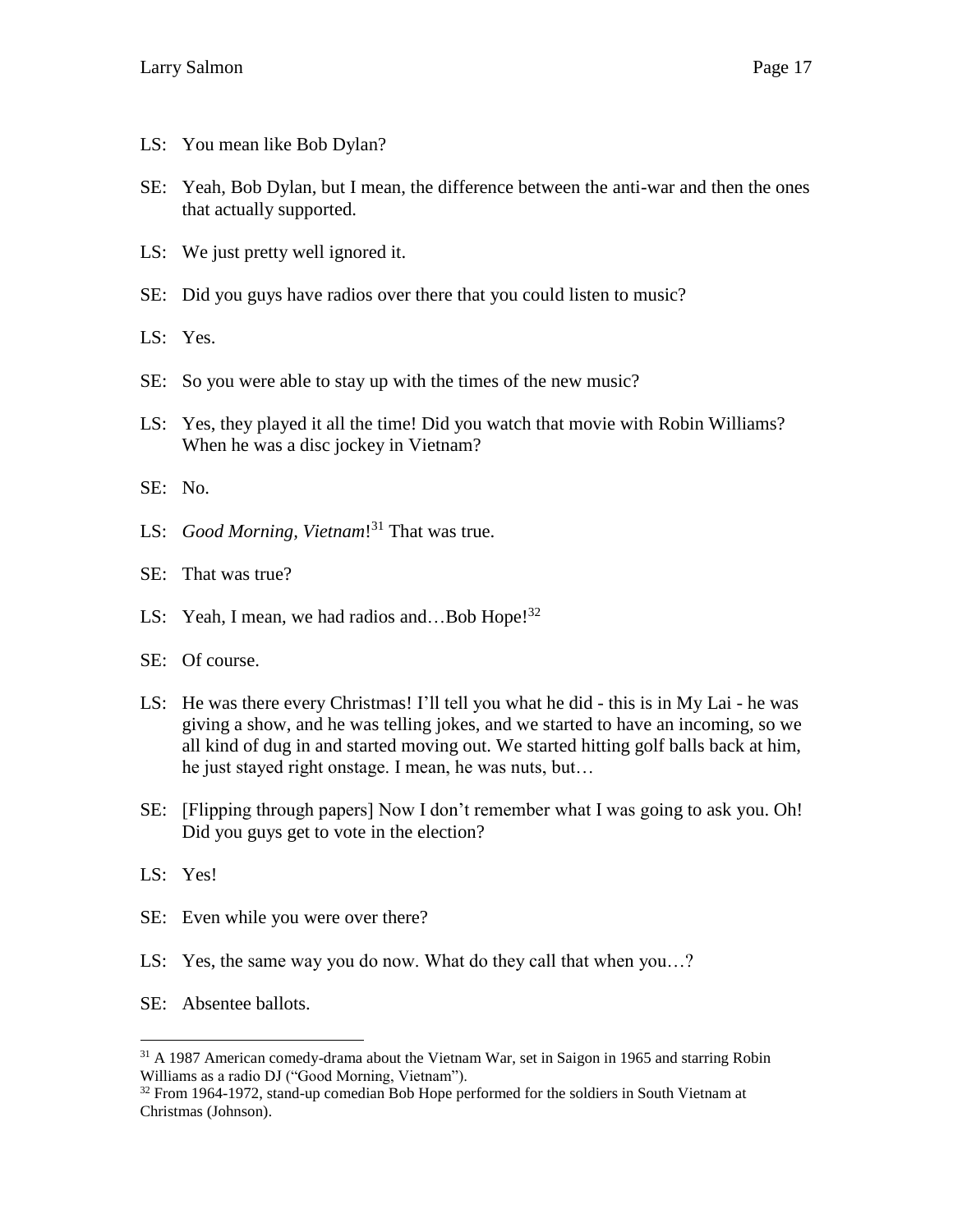- LS: Absentee ballots! …I didn't vote.
- SE: Why not?
- LS: Because I didn't like either one of them.
- SE: [Laughs] because either one was going to screw us, so why did it matter?
- LS: They wasn't going to let us win either way. I think that, yeah, we could vote.
- SE: They brought up the Geneva Convention<sup>33</sup>. What is your opinion on that? Because that was created after World War II, after –
- LS: Vietnam never signed the Geneva Convention.
- SE: *Vietnam* never did, but you guys had to. So you were expected to be nice to your prisoner of war, and they didn't. So that probably created some anger…
- LS: No, because we didn't have people taking pictures and reporters and shit. I mean, we did a lot of things I was ashamed of, but…The guys today, the first thing they should do, every reporter who's over there, they should shoot the bastards. So nobody back here really knows what's going on. Because what you do during war, you do because you have to. And the Geneva Convention, now, they said, yeah, I guess we'd live by part of it. But we were the only ones that signed it, I mean, Vietnam never signed it.
- SE: Because they have a whole list in there, of you have to basically treat them like almost one of your own.
- LS: I know, but that don't necessarily mean that's what was done. I mean, I'll never get tried for it again now, but I mean, hell, I've them dropped from 2000 feet into a goddamn compound because there was nowhere to land, and just throw their ass out of the helicopter, they'll splatter and land.

Grandson: See you, grandpa.

LS: See you later.

Grandson: Take care!

LS: Remember, call!

<sup>&</sup>lt;sup>33</sup> The Geneva Convention was a series of international diplomatic meetings that led to a number of agreements, in particular the Humanitarian Law of Armed Conflicts, a group of international laws for the humane treatment of wounded or captured military personnel (History.com).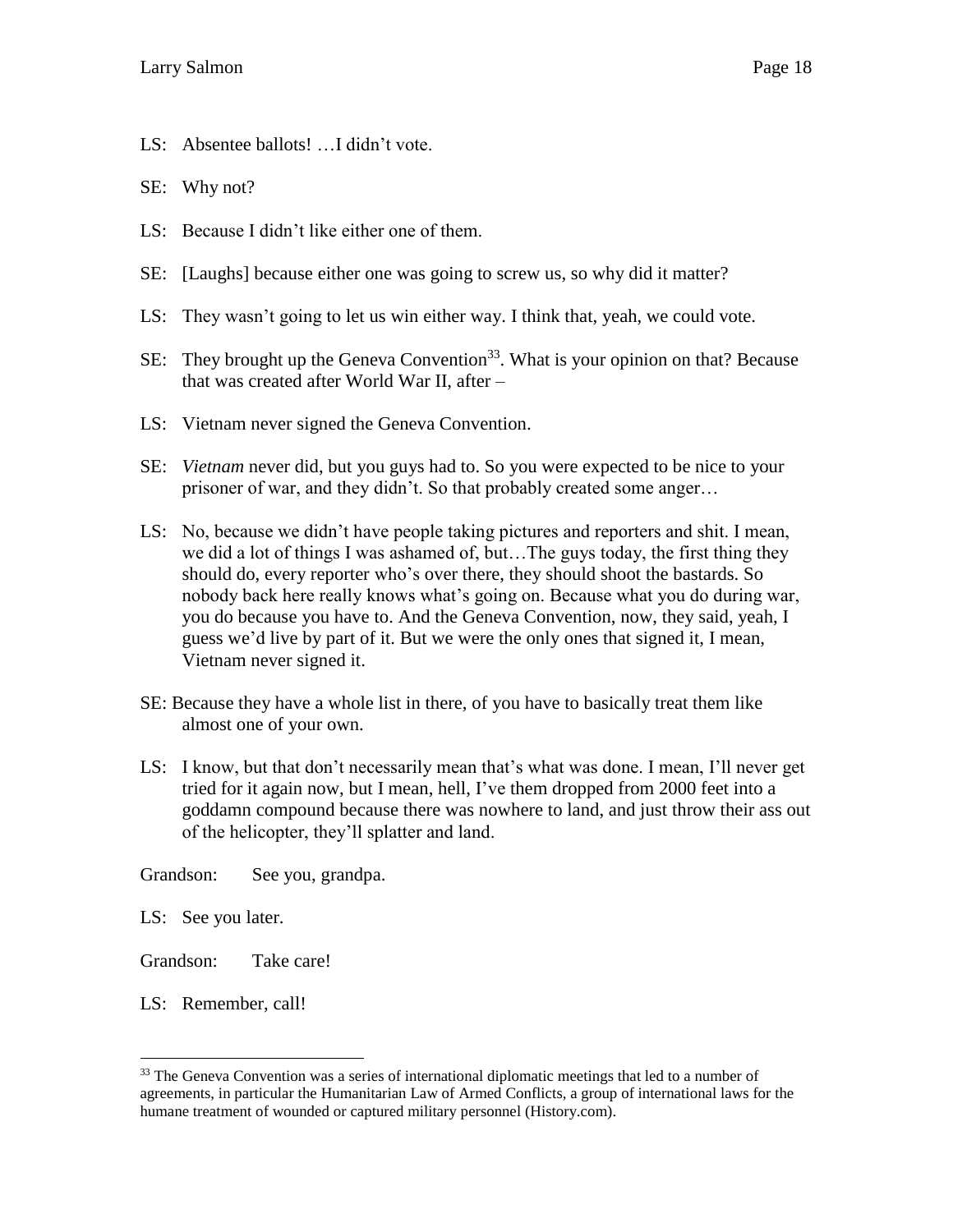Other person: I will.

- LS: Alright.
- SE: Was there any reporters that depicted your guys' stories correctly?
- LS: No, not really. Because I come home for my grandpa's funeral in '68, and I watched the news that night, I come back from Vietnam, and they said, no troops had ever been north of the  $DMZ^{34}$  yet. That's where they had to get me to come home for the funeral! [Laughs] But reporters didn't know what was going on. See you later, Al!
- Al: See you, Larry!
- LS: Because we didn't allow them to be with us, with our group.
- SE: Did they argue with that?
- LS: No, they had cameras, we had guns! No, we just didn't take them with us.
- SE: Even though a lot of them, you know, it's the freedom of speech issue you're afraid of what – do you think that maybe how they depicted your guys' story over there affected the views back home? Like maybe if they would've told the stories truthfully?
- LS: Yeah, if they'd've showed all the true stuff, I think people would have treated us better. I mean, we did a lot of good things down there. It don't sell papers, so they ain't going to…Just like now they don't.
- SE: They're in a war, so nobody wants to…
- LS: I mean, they do a lot of good stuff now they don't ever talk about.
- SE: Yeah, I do see that. Do they make you stop watching the news? I know like in our house, we don't turn on the news. We watch local news, find out the weather, that's it.
- LS: I guess. I don't know, I never really thought about it, if I did or not. We used to watch some of it and laugh because we knew it was all…
- SE: A lie?

- LS: A lie, and they'd just make up what they wanted to make up.
- SE: They see one thing and just…

<sup>&</sup>lt;sup>34</sup> Military acronym for demilitarized zone.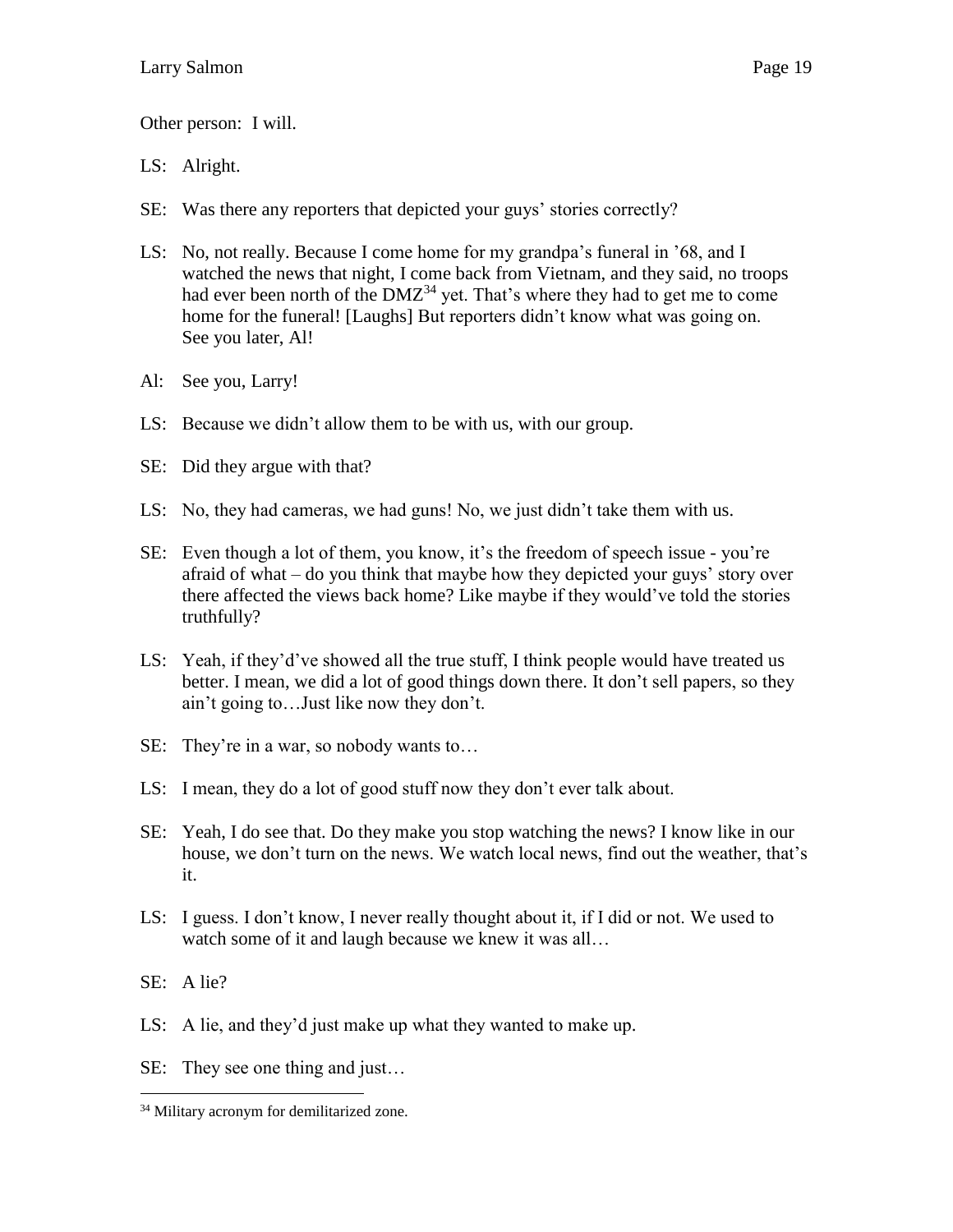- LS: Yeah. I mean, they had some actual live footage of us killing people and us being killed. In them days you could show bodies, you could show this.
- SE: Yeah, because I know we've seen a couple film footages of when the bodies were getting ready to be put on the plane to be sent home, and then them being taken off. And now they don't do that anymore.
- LS: No, because the bleeding hearts...I better not, I'll let that go. [Laughs]
- SE: Feel free.
- LS: Oh, I don't know, they just...You just need to get rid of that. As far as I'm concerned, the only people who should be in a war are people that are fighting the war. All these other peoples need to stay out of the war.
- SE: But then you'd have the civilian side saying, well, we deserve to know what's going on.
- LS: Join up. Go over. At least I want to show them the truth, but they'll never do that. I mean, they didn't do it then.
- SE: So why do it now.
- LS: Yeah. That's why we were "baby killers" and…They knew we were soft-hearted, so what they would do is lay a baby on the road with grenades under them. We'd just run them over because if you wanted to pick them up, you'd get killed.
- SE: Oh, wow.
- LS: I mean, little kids tied with grenades all over their body, laying along the road.
- SE: So they were suicide.
- LS: Yeah. But the kids didn't want to do it, but their parents would do it to them.
- SE: Was that ever hard?
- LS: That's hard! But, I mean, if you didn't, they'd kill you. You did what you had to do.
- SE: It was basically survival of the fittest.
- LS: Yep.
- SE: How was it to come home and eat real food? [Laughs]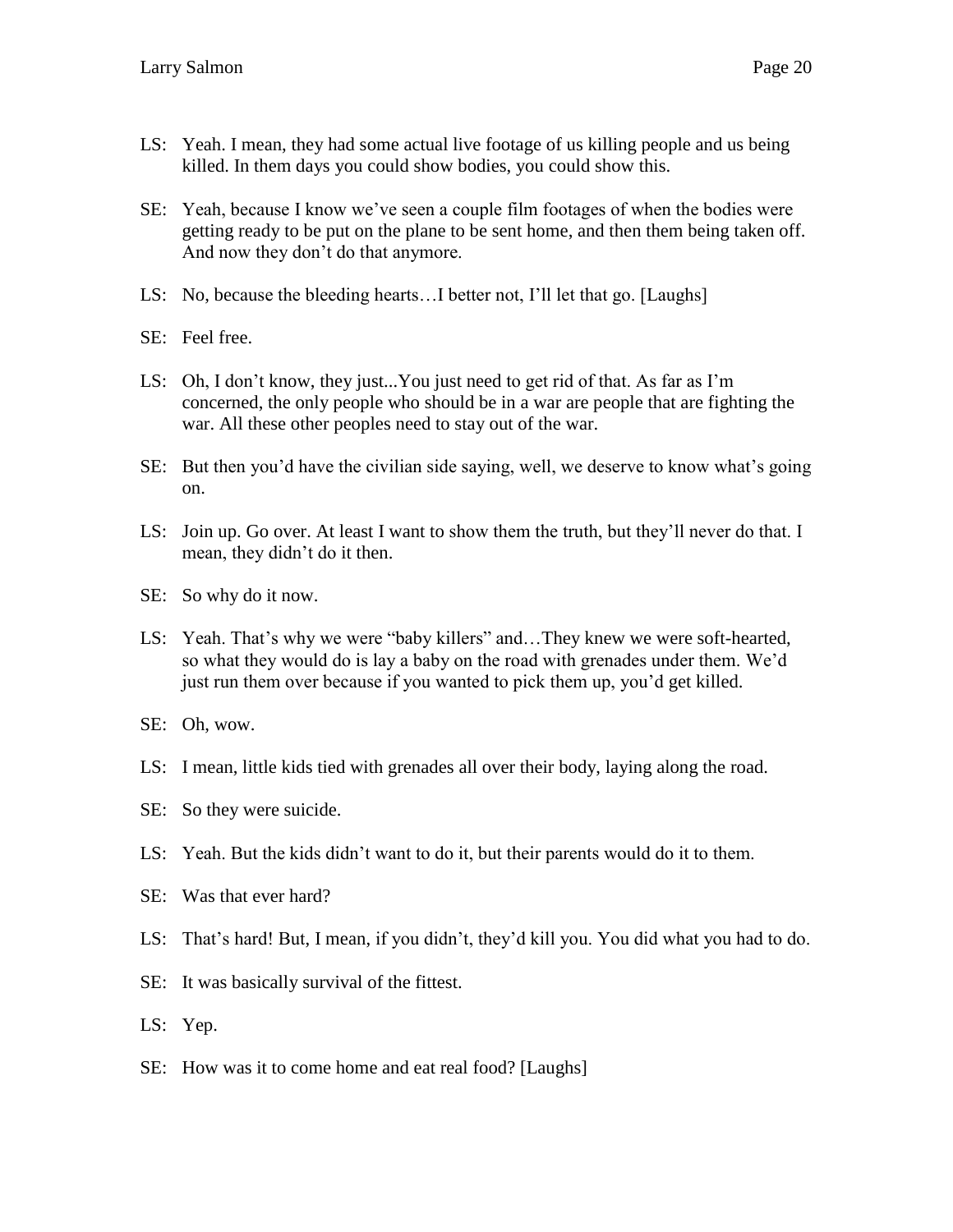- LS: I mean, we ate real food over there, too. We had food, we had K-rats<sup>35</sup>.
- SE: You had what?
- LS: Well, in them days, they called them K-rats I don't know what they call them now.
- [Unidentified woman: Rations, K-rations.]
- SE: Oh! MREs!<sup>36</sup>
- LS: Yeah, whatever they are then, I don't know. Scrambled eggs and motherfuckers is what we called them [laughs].
- SE: Was there a lot of drinking going on in your group? In movies and stuff, they depict them like there's beer everywhere.
- LS: No, there wasn't beer *everywhere*, but there was some beer over there, yeah.
- SE: My professor asked me and I'm just like, well our guys aren't allowed to have them. Like, they sell it at the  $PX^{37}$  but they're not allowed to buy it or drink it over there; if they get it sent to them, they get in trouble.
- LS: I don't know, the government used to give us bennies<sup>38</sup>, white crosses<sup>39</sup> to stay awake and go to sleep, so I guess we could have a beer now and then.
- SE: Is there anything else that...?
- LS: No, that's about all I'm going to talk about [laughs]. Is that all you need?
- SE: That is.
- LS: Alright.

<sup>&</sup>lt;sup>35</sup> Short for K-rations, individual daily combat food rations introduced to the US Army in World War II

<sup>&</sup>lt;sup>36</sup> Acronym for Meals, Ready to Eat.

<sup>&</sup>lt;sup>37</sup> Military acronym for Post Exchange.

<sup>&</sup>lt;sup>38</sup> Benzedrine pills, the first pharmaceutical drug to contain amphetamine, a powerful central nervous system stimulant.

<sup>&</sup>lt;sup>39</sup> Street name for the prescription drug Dexedrine, a form of amphetamine, named for the cross shaped on the top of the pill to divide it in quarters.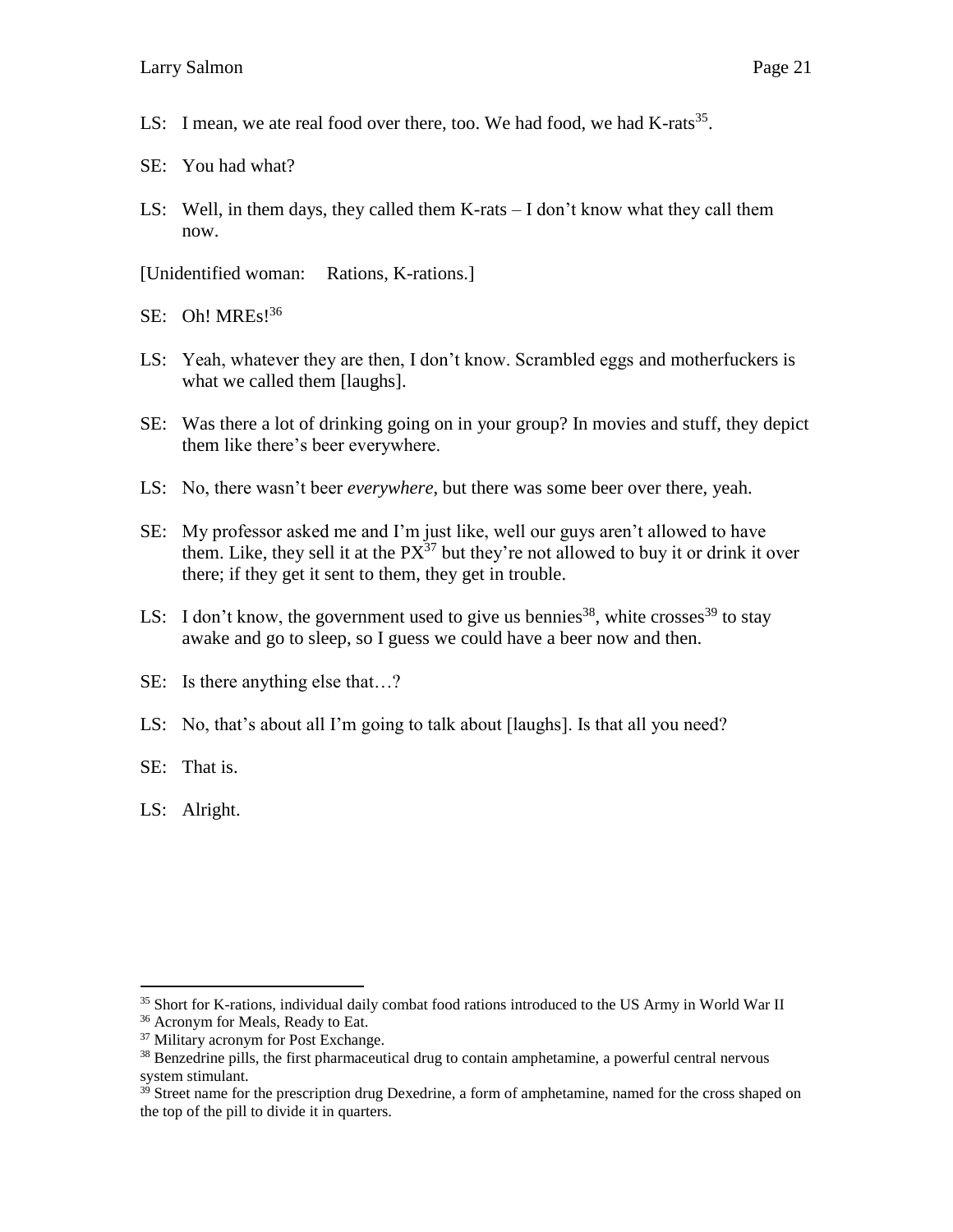Bass, Jeffrey D. "Bien Hoa Air Base." *The Encyclopedia of the Vietnam War: A Political, Social, and Military History*, edited by Spencer C. Tucker, by Paul G. Pierpaoli, Jr., ABC-CLIO, 2011, pp. 105-06. *Gale Virtual Reference Library*, link.galegroup.com/apps/doc/CX1944000100/GVRL?u=oran58619&sid=GVRL &xid=620609dc. Accessed 18 June 2018.

"Calley, William 1943-." *American Decades*, edited by Judith S. Baughman, et al., vol. 8: 1970-1979, Gale, 2001. *Gale Virtual Reference Library*, http://link.galegroup.com/apps/doc/CX3468302741/GVRL?u=oran5861 9&sid=GVRL&xid=00e8c0ba. Accessed 5 July 2018.

Campbell, J. Nathan. "Da Nang." *The Encyclopedia of the Vietnam War*: *A Political, Social, and Military History*, edited by Spencer C. Tucker and Paul G. Pierpaoli, Jr., 2nd ed., vol. 1, ABC-CLIO, 2011, pp. 257-258. *Gale Virtual Reference Library*, http://link.galegroup.com/apps/doc/CX1944000241/GVRL?u=oran5861 9&sid=GVRL&xid=a2ef69db. Accessed 5 July 2018.

- "Canada and the Vietnam War." *Wikipedia*. *Wikipedia, the Free Encyclopedia*, en.wikipedia.org/wiki/Canada\_and\_the\_Vietnam\_War. Accessed 3 July 2018.
- "Coming Home (1978 Film)." *Wikipedia*. *Wikipedia, the Free Encyclopedia*, en.wikipedia.org/wiki/Coming\_Home\_(1978\_film). Accessed 5 July 2018.

Dennison, John D. "Glossary of Some of the Words Used during the Vietnam War." *1st Cav Medic*, 2007, www.1stcavmedic.com/glossary.html. Accessed 5 July 2018.

"Fall of Saigon." *Wikipedia*. *Wikipedia, the Free Encyclopedia*,

en.wikipedia.org/wiki/Fall\_of\_Saigon. Accessed 5 July 2018.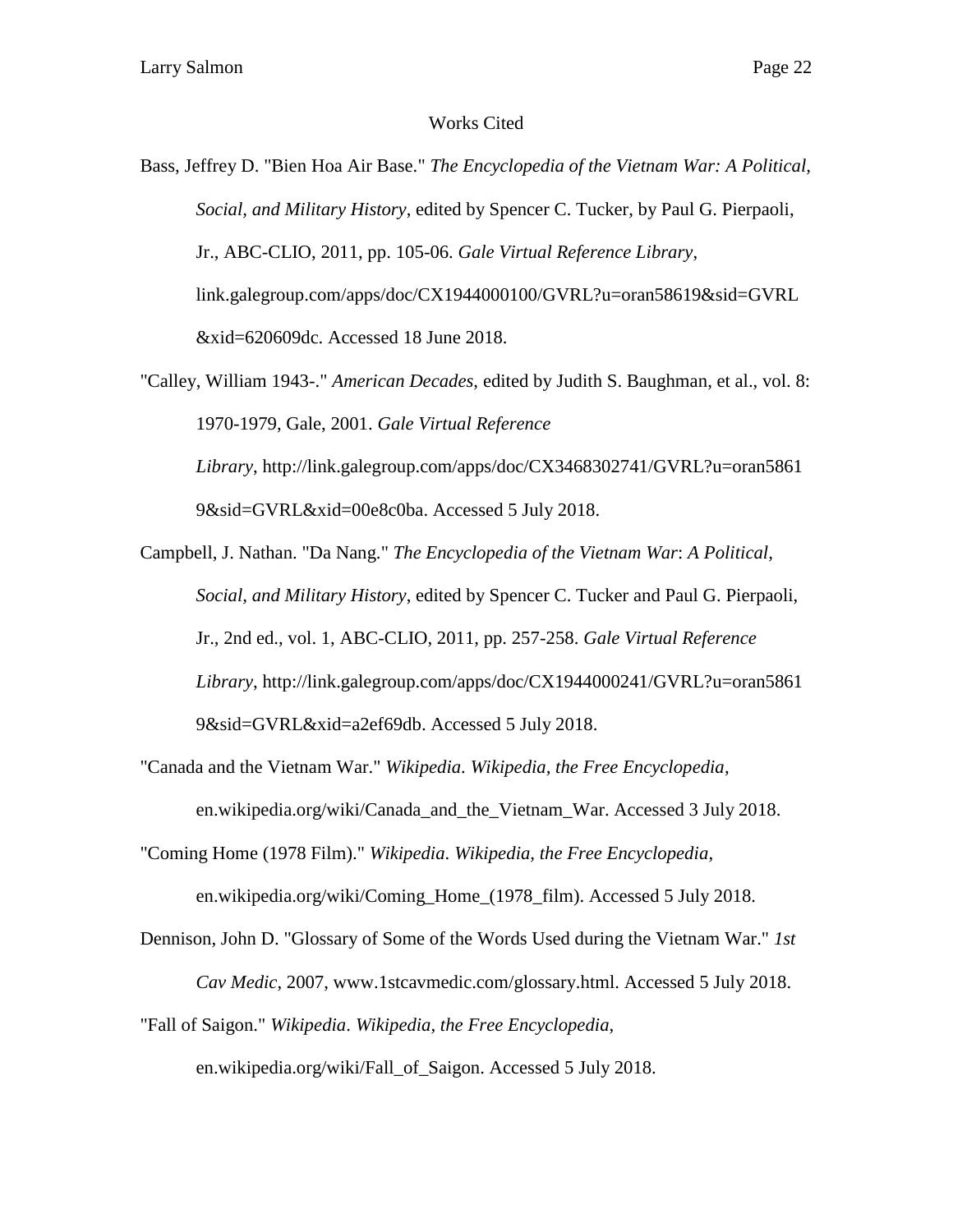"Good Morning, Vietnam." *Wikipedia*. *Wikipedia, the Free Encyclopedia*, en.wikipedia.org/wiki/Good\_Morning,\_Vietnam. Accessed 5 July 2018.

History.com Staff. "Agent Orange." *History.com*, A+E Networks, 2011, www.history.com/topics/vietnam-war/agent-orange. Accessed 22 June 2018.

---. "Geneva Convention." *History.com*, A+E Networks, 2017, www.history.com/topics/geneva-convention. Accessed 5 July 2018.

- ---. "My Lai Massacre." *History.com*, A+E Networks, 2009, www.history.com/topics/vietnam-war/my-lai-massacre. Accessed 26 June 2018.
- Johnson, Judith. "Bob Hope's Vietnam Christmas Tours." *HistoryNet*, 23 Dec. 2009, www.historynet.com/bob-hopes-vietnam-christmas-tours.htm. Accessed 5 July 2018.
- Kislenko, Arne. "Saigon." *The Encyclopedia of the Vietnam War*: *A Political, Social, and Military History*, edited by Spencer C. Tucker and Paul G. Pierpaoli, Jr., 2nd ed., vol. 3, ABC-CLIO, 2011, pp. 1010-1011. *Gale Virtual Reference Library*, http://link.galegroup.com/apps/doc/CX1944000946/GVRL?u=oran5861 9&sid=GVRL&xid=75e0dada. Accessed 26 June 2018.
- Kunka, Andrew J. "War Movies." *St. James Encyclopedia of Popular Culture*, edited by Thomas Riggs, 2nd ed., vol. 5, St. James Press, 2013, pp. 293-97. *Gale Virtual Reference Library*, link.galegroup.com/apps/doc/CX2735802882/GVRL?u=oran58619&sid=GVRL &xid=3bf756cf. Accessed 19 June 2018.
- Land, Adam. "Tet Offensive." *Encyclopedia of the Vietnam War*, edited by Stanley I. Kutler, Charles Scribner's Sons, 1996, pp. 536-41.